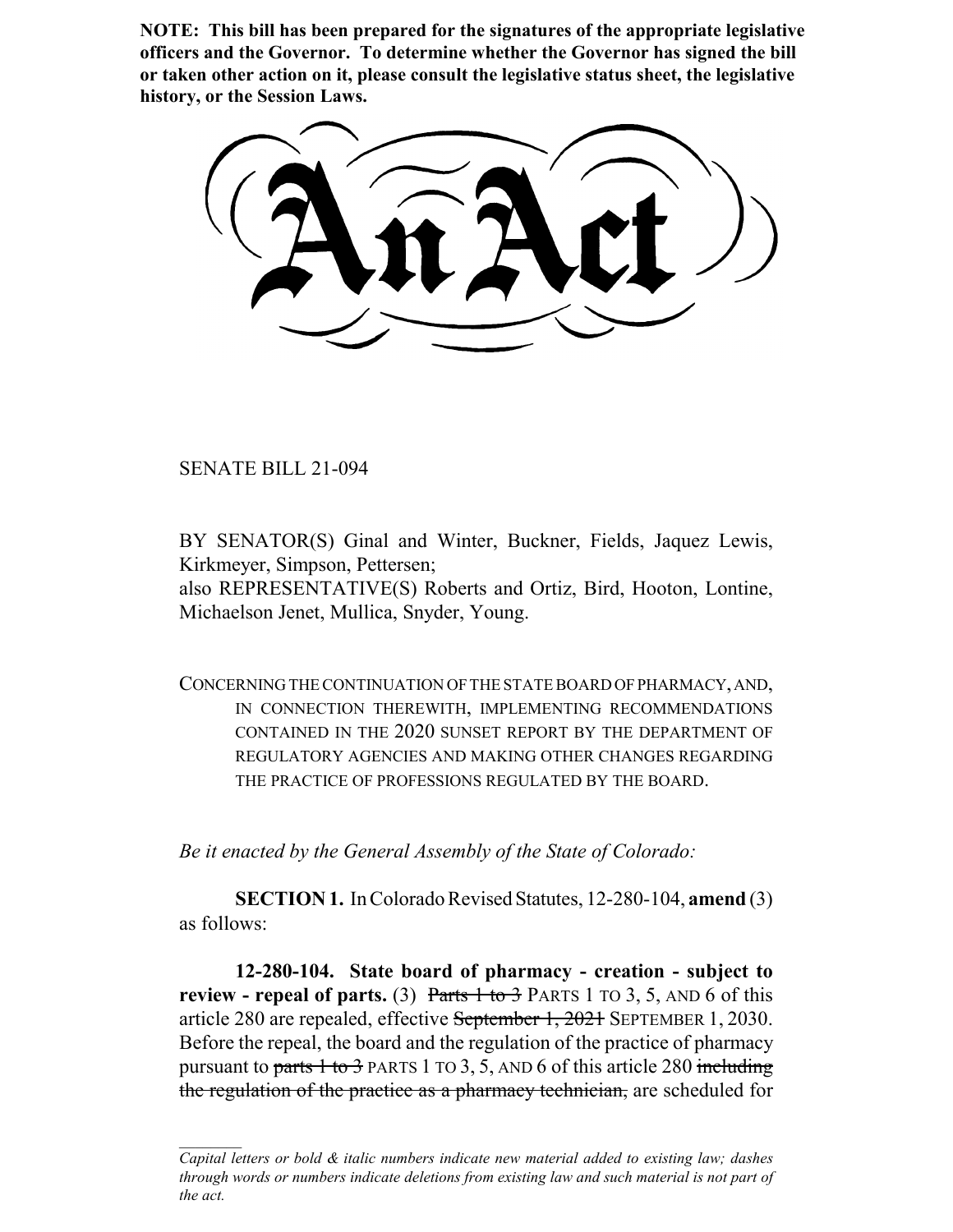review in accordance with section 24-34-104.

**SECTION 2.** In Colorado Revised Statutes, 24-34-104, **repeal**  $(21)(a)(II)$ ; and **add**  $(31)(a)(VI)$  as follows:

**24-34-104. General assembly review of regulatory agencies and functions for repeal, continuation, or reestablishment - legislative** declaration - repeal. (21) (a) The following agencies, functions, or both, will repeal on September 1, 2021:

(II) The state board of pharmacy and the regulation of the practice of pharmacy, including the regulation of the practice as a pharmacy technician, by the department of regulatory agencies through the division of professions and occupations in accordance with parts 1 to 3 of article 280 of title  $12$ ;

(31) (a) The following agencies, functions, or both, are scheduled for repeal on September 1, 2030:

(VI) THE STATE BOARD OF PHARMACY AND THE REGULATION OF THE PRACTICE OF PHARMACY IN ACCORDANCE WITH PARTS 1 TO 3, 5, AND 6 OF ARTICLE 280 OF TITLE 12.

**SECTION 3.** In Colorado Revised Statutes, 12-280-103, **amend** (3), (4), (27), (32)(a) introductory portion,  $(38.5)(a)(V)$ ,  $(38.5)(a)(VI)$ , (39)(a), (39)(d), (40), (43), (48), (54)(b)(III), (54)(b)(XI), and (55); **repeal** (9), (34), (37), (54)(b)(IX), and (54)(b)(XII); and **add** (9.7), (15.5), (28.5),  $(35.5)$ ,  $(38.5)(a)(VII)$ ,  $(38.5)(a)(VIII)$ ,  $(39)(f)$ ,  $(39)(g)$ ,  $(39)(h)$ ,  $(39)(i)$ ,  $(39)(i)$ ,  $(39)(k)$ ,  $(46.5)$ ,  $(52.5)$ , and  $(54)(b)(XVI)$  as follows:

**12-280-103. Definitions - rules.** As used in this article 280, unless the context otherwise requires or the term is otherwise defined in another part of this article 280:

(3) "Anabolic steroid" has the same meaning as set forth in section 18-18-102 (3) "APPROVED TREATMENT FACILITY" MEANS AN APPROVED PRIVATE OR PUBLIC TREATMENT FACILITY, AS DESCRIBED IN SECTION 27-81-102 (2) AND (3) THAT ADHERES TO THE STANDARDS SET FORTH IN SECTION 27-81-106.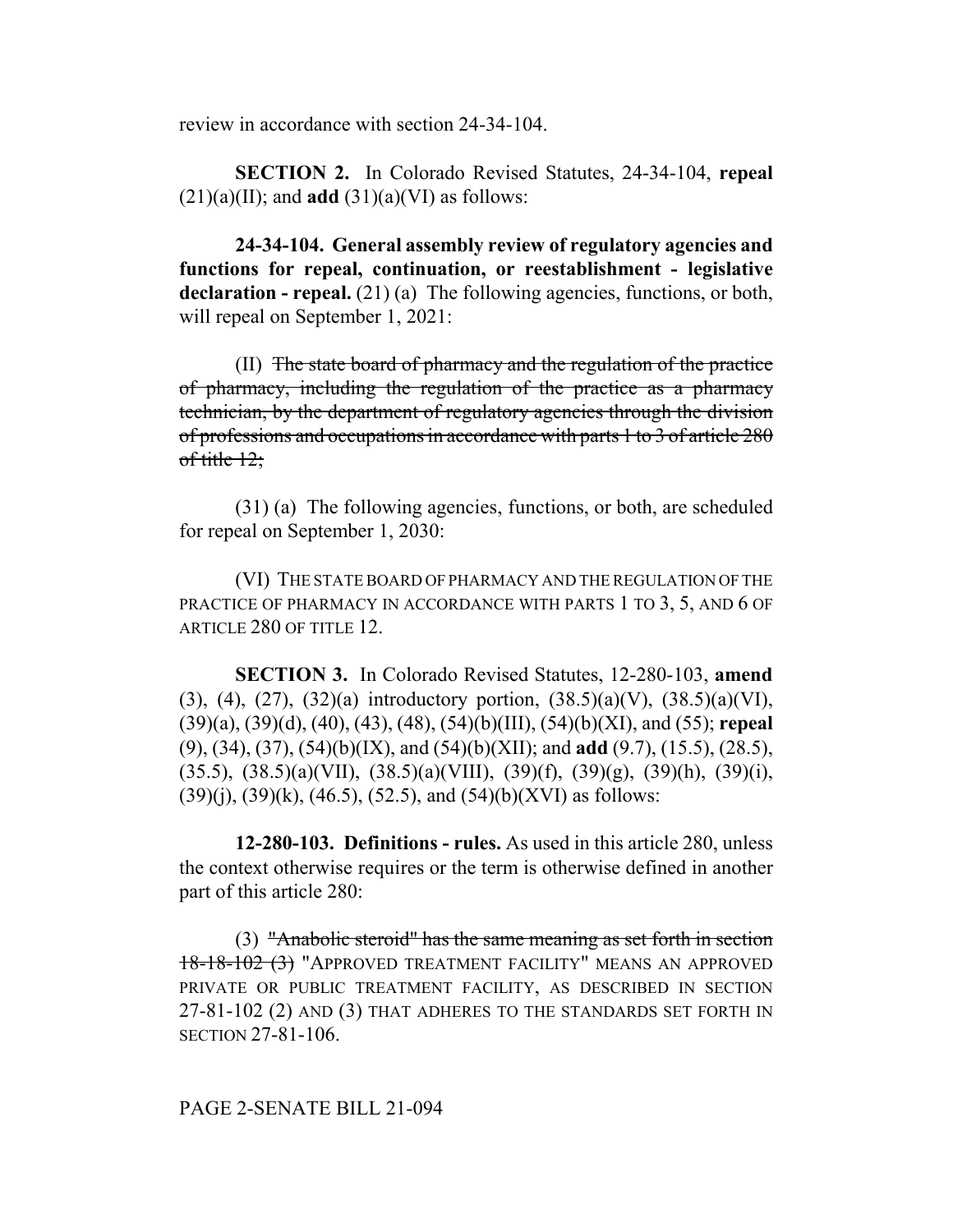(4) "Authorized distributor of record" means a wholesaler with whom a manufacturer has established an ongoing relationship to distribute the manufacturer's prescription drug. For purposes of this subsection (4), an ongoing relationship is deemed to exist between a wholesaler and a manufacturer when the wholesaler, including any affiliated group of the wholesaler as defined in section 1504 of the federal "Internal Revenue Code of 1986", as amended, complies with the following:

(a) The wholesaler has a written agreement currently in effect with the manufacturer evidencing the ongoing relationship; and

(b) The wholesaler is listed on the manufacturer's current list of authorized distributors of record, which list is updated by the manufacturer on no less than a monthly basis "BEHAVIORAL HEALTH ENTITY" MEANS A BEHAVIORAL HEALTH ENTITY, AS DEFINED IN SECTION 25-27.6-102 (6), LICENSED PURSUANT TO ARTICLE 27.6 OF TITLE 25.

(9) "Chain pharmacy warehouse" means a physical location for prescription drugs that serves as a central warehouse and performs intracompany sales or transfers of prescription drugs to a group of chain pharmacies or other chain pharmacy warehouses that are under common ownership or control. Notwithstanding any other provision of this article 280, a chain pharmacy warehouse receiving distributions on behalf of, or making distributions to, an intracompany pharmacy need not be an authorized distributor of record to be part of the normal distribution channel.

(9.7) "COMMUNITY MENTAL HEALTH CLINIC" HAS THE SAME MEANING AS SET FORTH IN SECTION 25-27.6-102 (9).

(15.5) "DQSA" MEANS THE FEDERAL "DRUG QUALITY AND SECURITY ACT", PUB.L. 113-54, AS AMENDED.

(27) "Manufacturer's exclusive distributor" means a person who contracts with a manufacturer to provide or coordinate warehousing, distribution, or other services on behalf of a manufacturer and who takes title to the manufacturer's prescription drug but who does not have general responsibility to direct the sale or disposition of the manufacturer's prescription drug. To be considered part of the normal distribution channel, as defined in section 12-280-301 (6), a manufacturer's exclusive distributor

## PAGE 3-SENATE BILL 21-094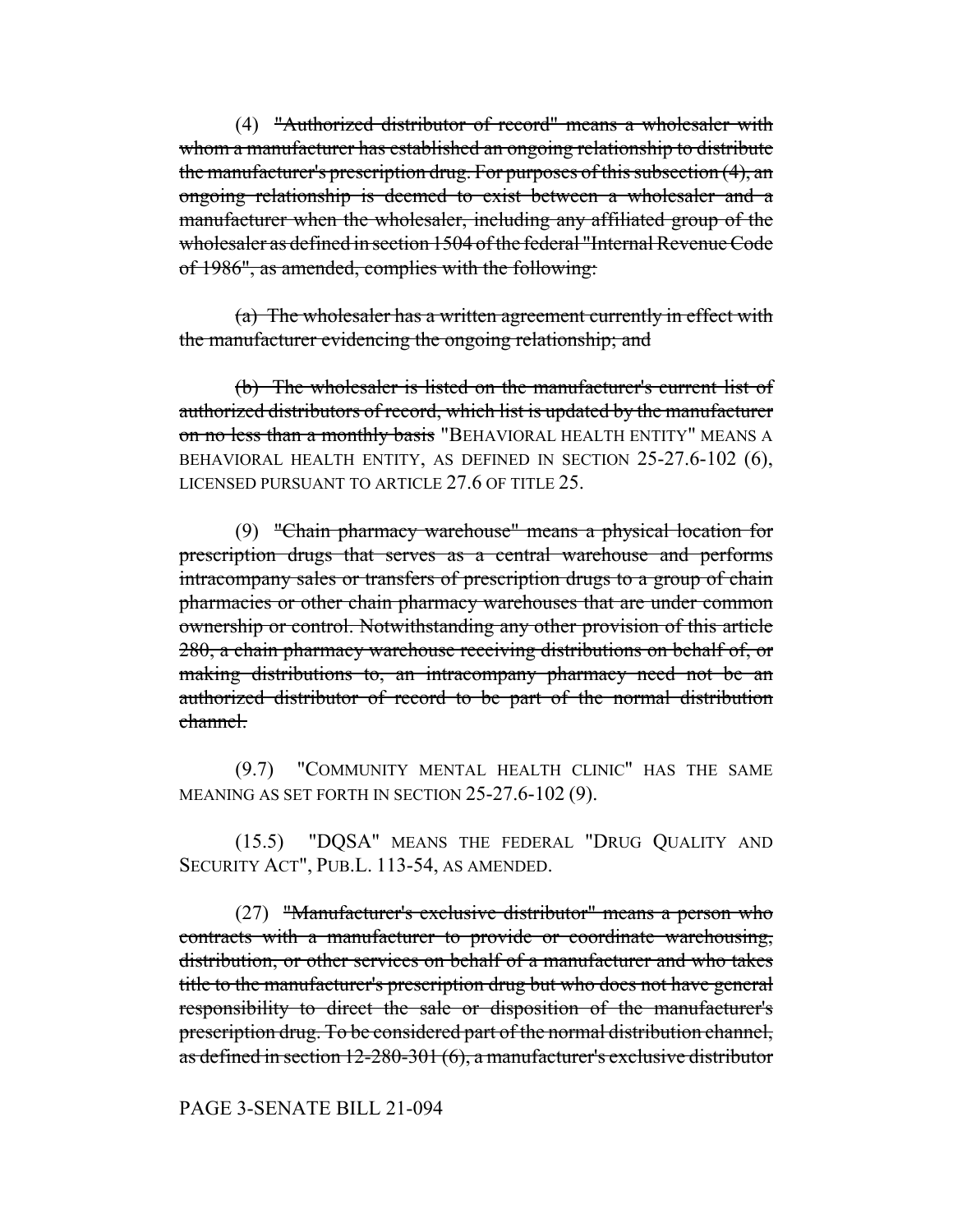shall be an authorized distributor of record "MANUFACTURER" OR "MANUFACTURING DRUG OUTLET" MEANS A PERSON WHO MANUFACTURES DRUGS AND INCLUDES A RESIDENT 503B OUTSOURCING FACILITY.

(28.5) "NONRESIDENT 503B OUTSOURCING FACILITY" MEANS A FACILITY THAT IS REGISTERED BY THE FDA, THAT IS LOCATED OUTSIDE THE STATE, AND THAT DISTRIBUTES COMPOUNDED DRUGS INTO THE STATE WITHOUT A PRESCRIPTION ORDER.

(32) "Other outlet" means:

(a) A hospital that does not operate a registered pharmacy, a rural health clinic, a federally qualified health center, as defined in the federal "Social Security Act", 42 U.S.C. sec. 1395x (aa)(4), a family planning clinic, an acute treatment unit licensed by the department of public health and environment, a school, a jail, a county or district public health agency, a community health clinic, A COMMUNITY MENTAL HEALTH CLINIC, A BEHAVIORAL HEALTH ENTITY, AN APPROVED TREATMENT FACILITY, a university, or a college that:

(34) "Pharmaceutical care" means the provision of drug therapy and other pharmaceutical patient care services by a pharmacist intended to achieve outcomes related to the cure or prevention of a disease, elimination or reduction of a patient's symptoms, or arresting or slowing of a disease process. In addition to the preparation, dispensing, and distribution of medications, "pharmaceutical care" may include assessment and evaluation of the patient's medication-related needs and development and communication of a therapeutic plan with defined outcomes in consultation with the patient and the patient's other health-care professionals to attain the desired outcome. This function includes efforts to prevent, detect, and resolve medication-related problems for individual patients. "Pharmaceutical care" does not include prescriptive authority; except that a pharmacist may prescribe only over-the-counter medications to a recipient under the "Colorado Medical Assistance Act" as authorized pursuant to section 25.5-5-322 or pursuant to a collaborative pharmacy practice agreement as defined in section 12-280-601 (1)(b).

(35.5) "PHARMACIST CARE SERVICES" MEANS PATIENT CARE ACTIVITIES PROVIDED BY A PHARMACIST, WITH OR WITHOUT DISPENSING A DRUG, THAT ARE INTENDED TO ACHIEVE OUTCOMES RELATED TO CURING OR

### PAGE 4-SENATE BILL 21-094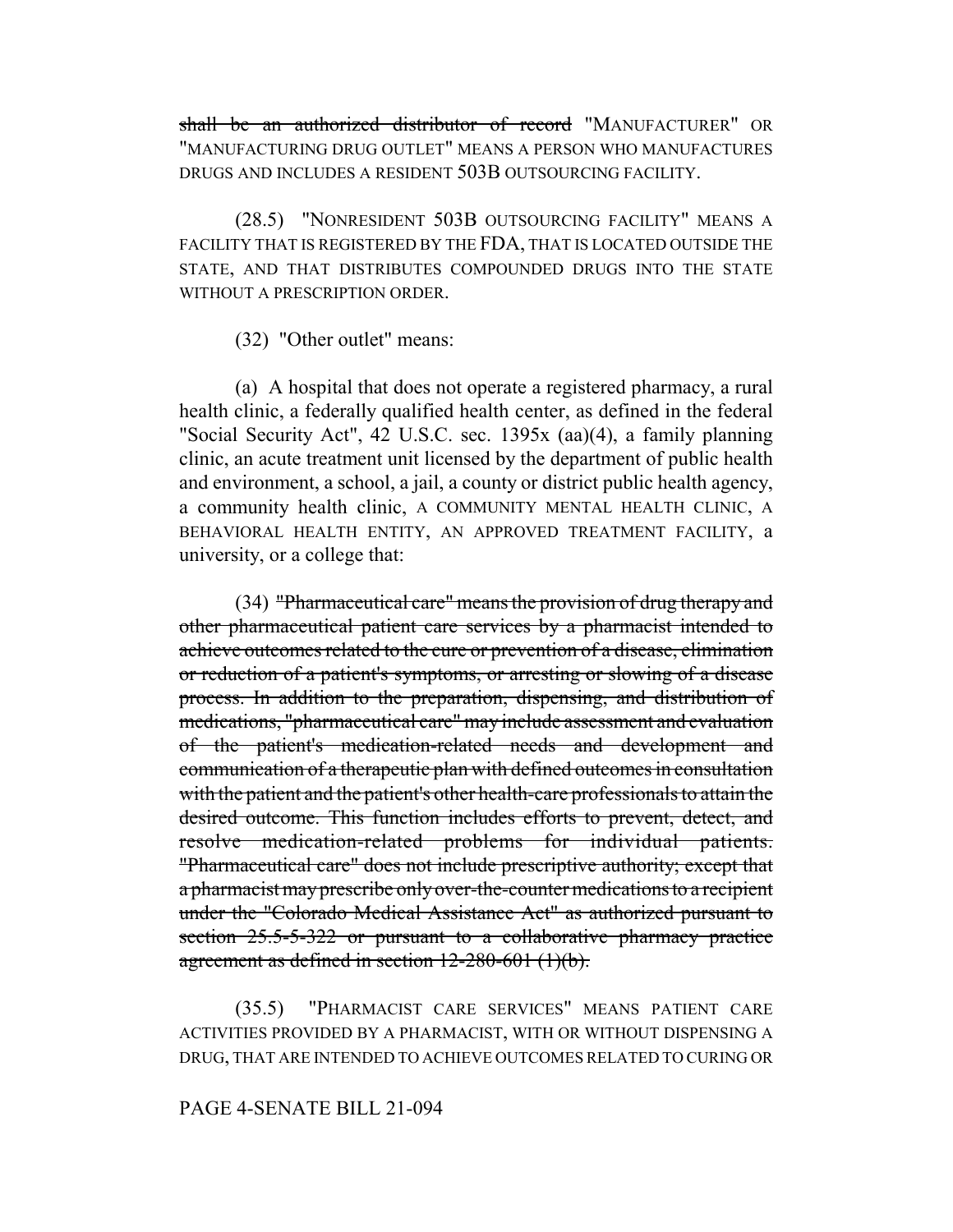PREVENTING DISEASE, ELIMINATING OR REDUCING A PATIENT'S SYMPTOMS, OR ARRESTING OR SLOWING THE PROCESS OF A DISEASE. "PHARMACIST CARE SERVICES" INCLUDES EFFORTS TO PREVENT, DETECT, AND RESOLVE MEDICATION-RELATED PROBLEMS.

(37) "Pharmacy buying cooperative warehouse" means a permanent physical location that acts as a central warehouse for prescription drugs and from which sales of prescription drugs are made to an exclusive group of pharmacies that are members or member owners of the buying cooperative operating the warehouse.

(38.5) (a) "Practice as a pharmacy technician" means engaging in any of the following activities involved in the practice of pharmacy, under the supervision and delegation of a supervising pharmacist:

 $(V)$  Transferring prescriptions; and

(VI) Other activities as authorized and defined by the board by rule GATHERING, DOCUMENTING, AND MAINTAINING PROPER CLINICAL AND NONCLINICAL INFORMATION FROM PATIENTS;

(VII) REPLENISHING AUTOMATED DISPENSING DEVICES WITHOUT THE NEED FOR PHARMACIST VERIFICATION AS LONG AS THE PHARMACY TECHNICIAN USES BAR CODE TECHNOLOGY THAT CHECKS THE ACCURACY OF THE MEDICATION OR A SECOND PHARMACY TECHNICIAN PERFORMS THE VERIFICATION; AND

(VIII) OTHER ACTIVITIES AS AUTHORIZED AND DEFINED BY THE BOARD BY RULE.

(39) "Practice of pharmacy" means:

(a) The interpretation, evaluation, implementation, and dispensing of orders; participation in drug and device selection, drug administration, drug regimen reviews, and drug or drug-related research; THE provision of patient counseling; and the provision of those acts or services necessary to provide pharmaceutical PHARMACIST care SERVICES in all areas of patient care;

(d) The dispensing of chronic maintenance drugs pursuant to section

PAGE 5-SENATE BILL 21-094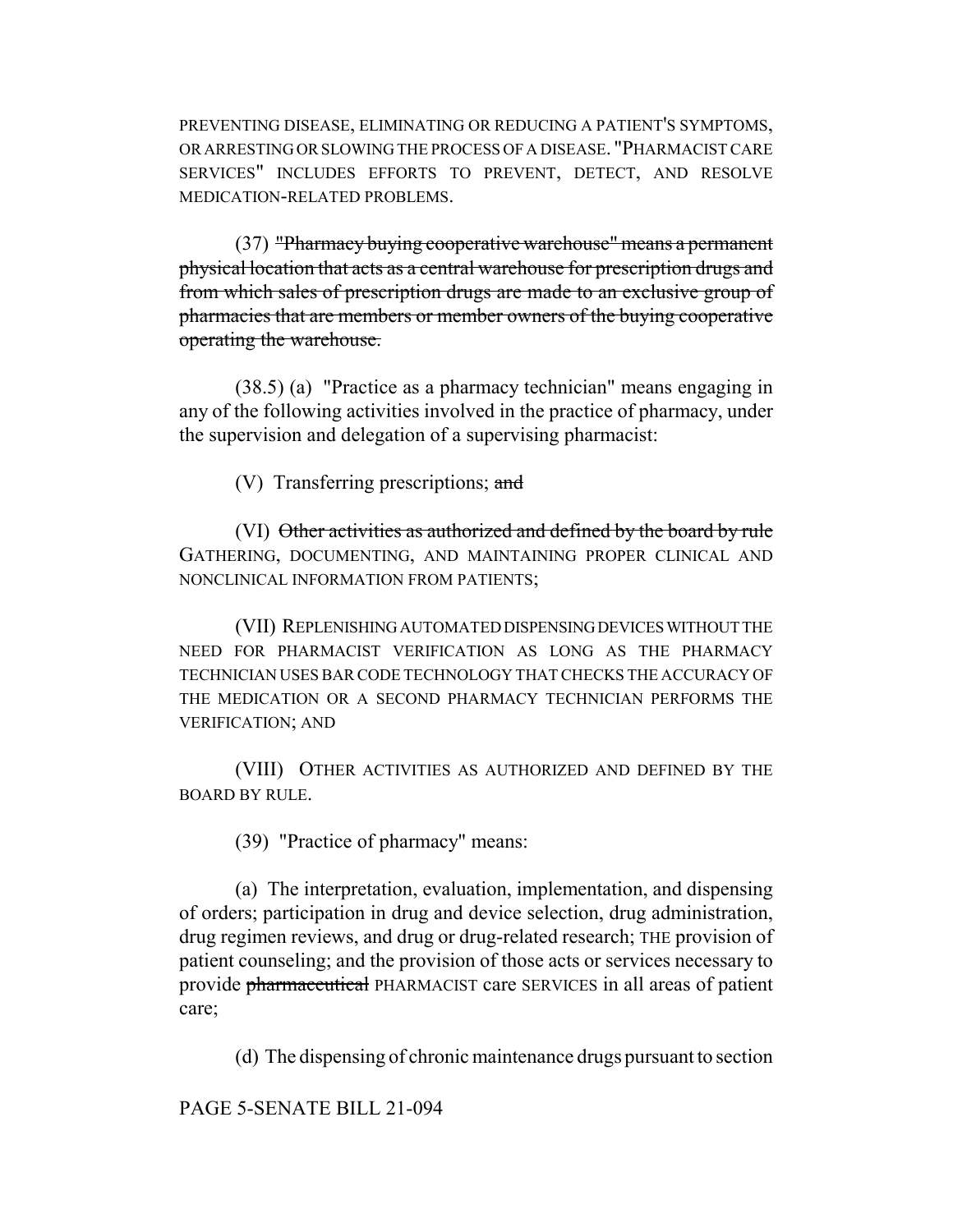12-280-125.5 and board rules adopted in accordance with that section; and

(f) PROVIDING CARE TO PATIENTS PURSUANT TO A COLLABORATIVE PHARMACY PRACTICE AGREEMENT AS DEFINED IN SECTION 12-280-601;

(g) EXERCISING INDEPENDENT PRESCRIPTIVE AUTHORITY:

(I) AS AUTHORIZED PURSUANT TO SECTION 25.5-5-322, ONLY WITH REGARD TO OVER-THE-COUNTER MEDICATIONS PRESCRIBED TO RECIPIENTS UNDER THE "COLORADO MEDICAL ASSISTANCE ACT", ARTICLES 4 TO 6 OF TITLE 25.5;

(II) IN ACCORDANCE WITH A COLLABORATIVE PHARMACY PRACTICE AGREEMENT AS DEFINED IN SECTION 12-280-601 (1)(b);

(III) AS AUTHORIZED PURSUANT TO SECTIONS 12-30-110 AND 12-280-123 (3) REGARDING OPIATE ANTAGONISTS; OR

(IV) FOR DRUGS THAT ARE NOT CONTROLLED SUBSTANCES, DRUG CATEGORIES, OR DEVICES THAT ARE PRESCRIBED IN ACCORDANCE WITH THE PRODUCT'S FDA-APPROVED LABELING AND TO PATIENTS WHO ARE AT LEAST TWELVE YEARS OF AGE AND THAT ARE LIMITED TO CONDITIONS THAT:

(A) DO NOT REQUIRE A NEW DIAGNOSIS;

(B) ARE MINOR AND GENERALLY SELF-LIMITING; OR

(C) HAVE A TEST THAT IS USED TO GUIDE DIAGNOSIS OR CLINICAL DECISION-MAKING AND IS WAIVED UNDER THE FEDERAL "CLINICAL LABORATORY IMPROVEMENT AMENDMENTS OF 1988", PUB.L. 100-578, AS AMENDED;

(h) ORDERING AND EVALUATING LABORATORY TESTS AS RELATED TO MEDICATION THERAPY;

(i) PERFORMING LIMITED PHYSICAL ASSESSMENTS COMMENSURATE WITH EDUCATION AND TRAINING;

(j) PERFORMING OTHER TASKS DELEGATED BY A LICENSED PHYSICIAN; AND

PAGE 6-SENATE BILL 21-094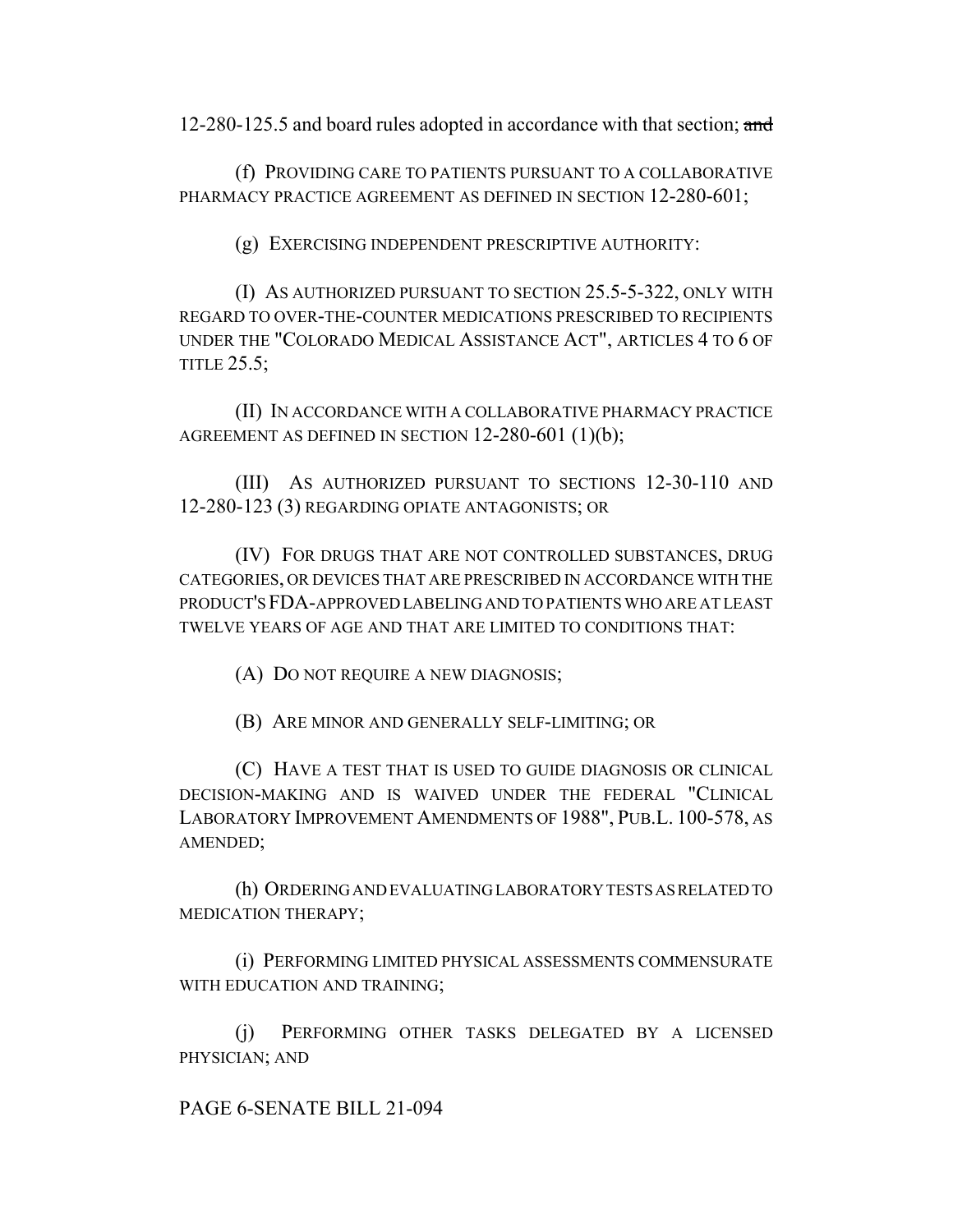(k) PROVIDING TREATMENT THAT IS BASED ON NATIONAL, EVIDENCE-BASED, PUBLISHED GUIDANCE.

(40) "Practitioner" means a person authorized by law to prescribe any drug or device, acting within the scope of the authority, including a pharmacist who is participating within the parameters of a statewide drug therapy protocol pursuant to a collaborative pharmacy practice agreement as defined in section 12-280-601 (1)(b), or prescribing over-the-counter medications pursuant to section 25.5-5-322, OR PRESCRIBING AN OPIATE ANTAGONIST PURSUANT TO SECTIONS 12-30-110 AND 12-280-123 (3).

(43) "Prescription drug outlet" or "pharmacy" means any pharmacy outlet registered pursuant to this article 280 where prescriptions are compounded and dispensed. "Prescription drug outlet" includes, without limitation, a compounding prescription drug outlet registered pursuant to section 12-280-119 (9) or specialized prescription drug outlet registered pursuant to section 12-280-119 (11).

(46.5) "RESIDENT 503B OUTSOURCING FACILITY" MEANS A FACILITY THAT IS REGISTERED BY THE FDA, THAT IS LOCATED IN THE STATE, AND THAT DISTRIBUTES COMPOUNDED DRUGS WITHIN THE STATE.

(48) "Satellite" means an area outside the prescription drug outlet where pharmaceutical care and PHARMACIST CARE services are provided and that is in the same location.

(52.5) "THIRD-PARTY LOGISTICS PROVIDER" MEANS A PERSON THAT CONTRACTS WITH A MANUFACTURER TO PROVIDE OR COORDINATE WAREHOUSING, DISTRIBUTION, OR OTHER SERVICES ON BEHALF OF A MANUFACTURER BUT DOES NOT TAKE TITLE TO A PRESCRIPTION DRUG OR HAVE GENERAL RESPONSIBILITY TO DIRECT THE PRESCRIPTION DRUG'S SALE OR DISPOSITION.

(54) (b) "Wholesale distribution" does not include:

(III) The sale or transfer of a PRESCRIPTION drug THAT IS NOT COMPOUNDED OR PREPACKAGED BY THE SELLING OR TRANSFERRING PHARMACY, EXCEPT AS ALLOWED PURSUANT TO SECTION 12-280-120  $(15)(b)$ , for medical reasons by a retail AN IN-STATE OR UNREGISTERED NONRESIDENT pharmacy to another retail A SEPARATE IN-STATE pharmacy

PAGE 7-SENATE BILL 21-094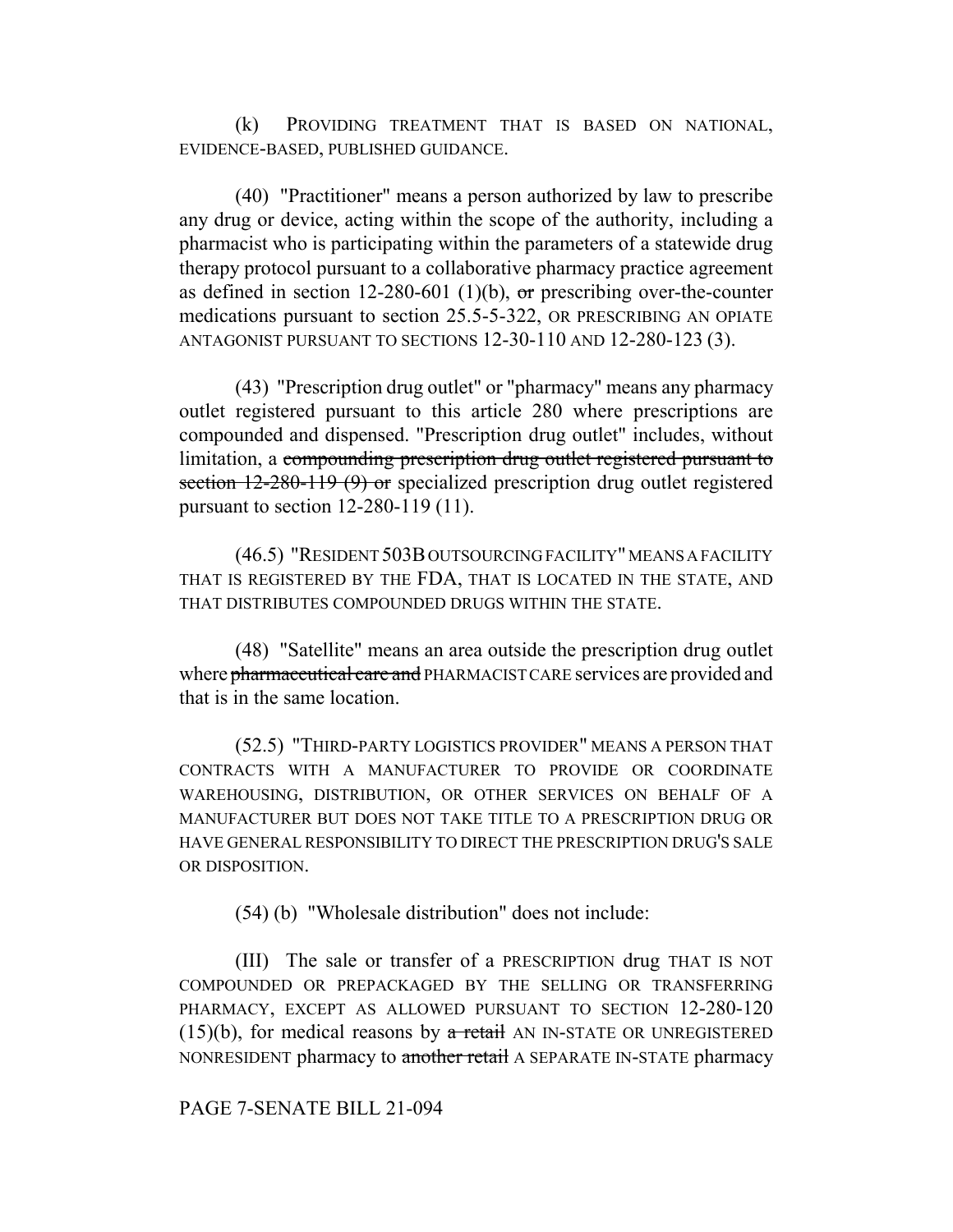UNDER COMMON OWNERSHIP WITH THE SELLING OR TRANSFERRING IN-STATE OR UNREGISTERED NONRESIDENT PHARMACY to alleviate a temporary shortage;

 $(IX)$  The direct sale, purchase, distribution, trade, or transfer of a prescription drug from a manufacturer to an authorized distributor of record to one additional authorized distributor of record but only if an authorized distributor of record that purchases a prescription drug from an authorized distributor of record that purchased the prescription drug directly from the manufacturer:

(A) Provides the supplying authorized distributor of record with a verifiable statement that the product is unavailable from the manufacturer; and

(B) Receives a verifiable statement from the supplying authorized distributor of record that the product was purchased directly from the manufacturer;

 $(XI)$  The sale or transfer from a retail pharmacy or chain pharmacy warehouse of expired, damaged, returned, or recalled prescription drugs to the original manufacturer or to a third-party returns processor;

(XII) The sale or transfer of compounded drugs compounded by a retail pharmacy as defined in subsection (10) of this section and as authorized by section  $12-280-120$  (6)(b);

(XVI) THE SALE, PURCHASE, OR TRADE OF A DRUG OR AN OFFER TO SELL, PURCHASE, OR TRADE A DRUG BY A CHARITABLE ORGANIZATION DESCRIBED IN SECTION 501 (c)(3) OF THE FEDERAL "INTERNAL REVENUE CODE OF 1986", AS AMENDED, TO A NONPROFIT AFFILIATE OF THE ORGANIZATION TO THE EXTENT OTHERWISE PERMITTED BY LAW.

(55) "Wholesaler" means a person engaged in the wholesale distribution of prescription drugs to persons, other than consumers, who are entitled THAT ARE AUTHORIZED BY LAW to possess prescription drugs. including: Repackagers; own-label distributors; private-label distributors; jobbers; brokers; warehouses, including manufacturers' and distributors' warehouses; manufacturers' exclusive distributors; authorized distributors of record; drug wholesalers or distributors; independent wholesale drug

#### PAGE 8-SENATE BILL 21-094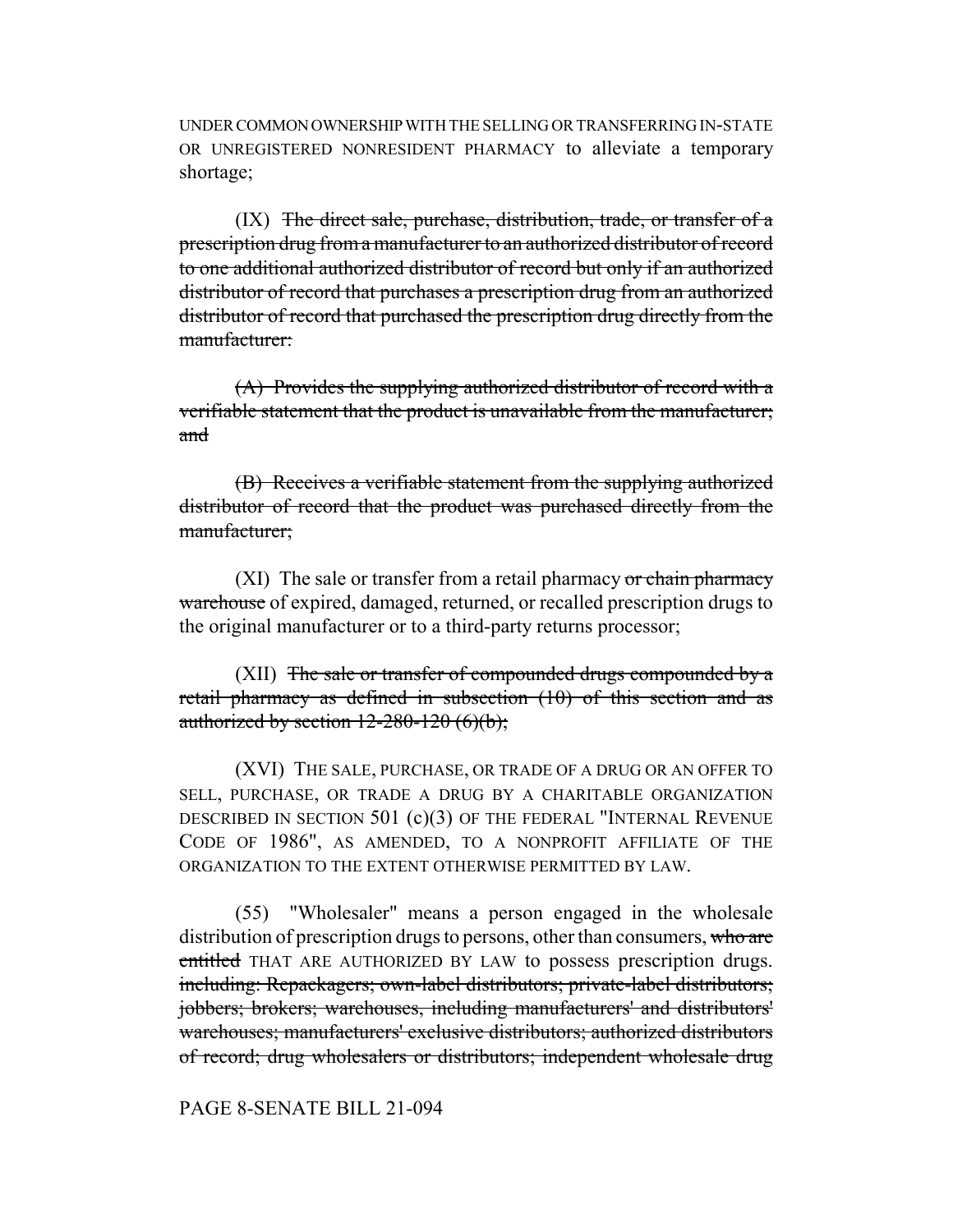traders; pharmacy buying cooperative warehouses; retail pharmacies that conduct wholesale distribution; and chain pharmacy warehouses that conduct wholesale distribution.

**SECTION 4.** In Colorado Revised Statutes, 12-280-105, **amend**  $(1)(a)$ ,  $(1)(b)$ , and  $(1)(c)(II)$  as follows:

**12-280-105. Membership of board - removal - compensation meetings - repeal.** (1) (a) (I) The board is composed of five licensed pharmacists, each having at least five years' experience in this state and actively engaged in the practice of pharmacy in this state, and two nonpharmacists who have no financial interest in the practice of pharmacy.

(II) OF THE LICENSED PHARMACIST MEMBERS OF THE BOARD, ONE MUST BE ENGAGED IN PRACTICE IN A HOSPITAL SETTING, ONE MUST BE ENGAGED IN PRACTICE IN A CHAIN PHARMACY, AND ONE MUST BE ENGAGED IN PRACTICE IN AN INDEPENDENT PHARMACY.

(b) (I) The governor shall make all appointments to the board in accordance with this section.

(II) (A) FOR THE LICENSED PHARMACIST MEMBERS OF THE BOARD WHOSE TERMS EXPIRE ON JULY 1, 2021, AND JULY 1, 2022, THE GOVERNOR SHALL APPOINT LICENSED PHARMACIST MEMBERS THAT SATISFY THE REQUIREMENTS OF SUBSECTION  $(1)(a)(II)$  OF THIS SECTION.

(B) THIS SUBSECTION (1)(b)(II) IS REPEALED, EFFECTIVE DECEMBER 31, 2022.

(c) For purposes of achieving a balance in the membership on the board, the governor shall consider:

(II) The type of practice of the appointee so that various types of practices are represented on the board AND SO THAT THE LICENSED PHARMACIST MEMBERS OF THE BOARD SATISFY THE REQUIREMENTS OF SUBSECTION  $(1)(a)(II)$  OF THIS SECTION.

**SECTION 5.** In Colorado Revised Statutes, 12-280-106, **amend**  $(1)(a)(I)(B)$  and  $(2)(c)$  as follows:

# PAGE 9-SENATE BILL 21-094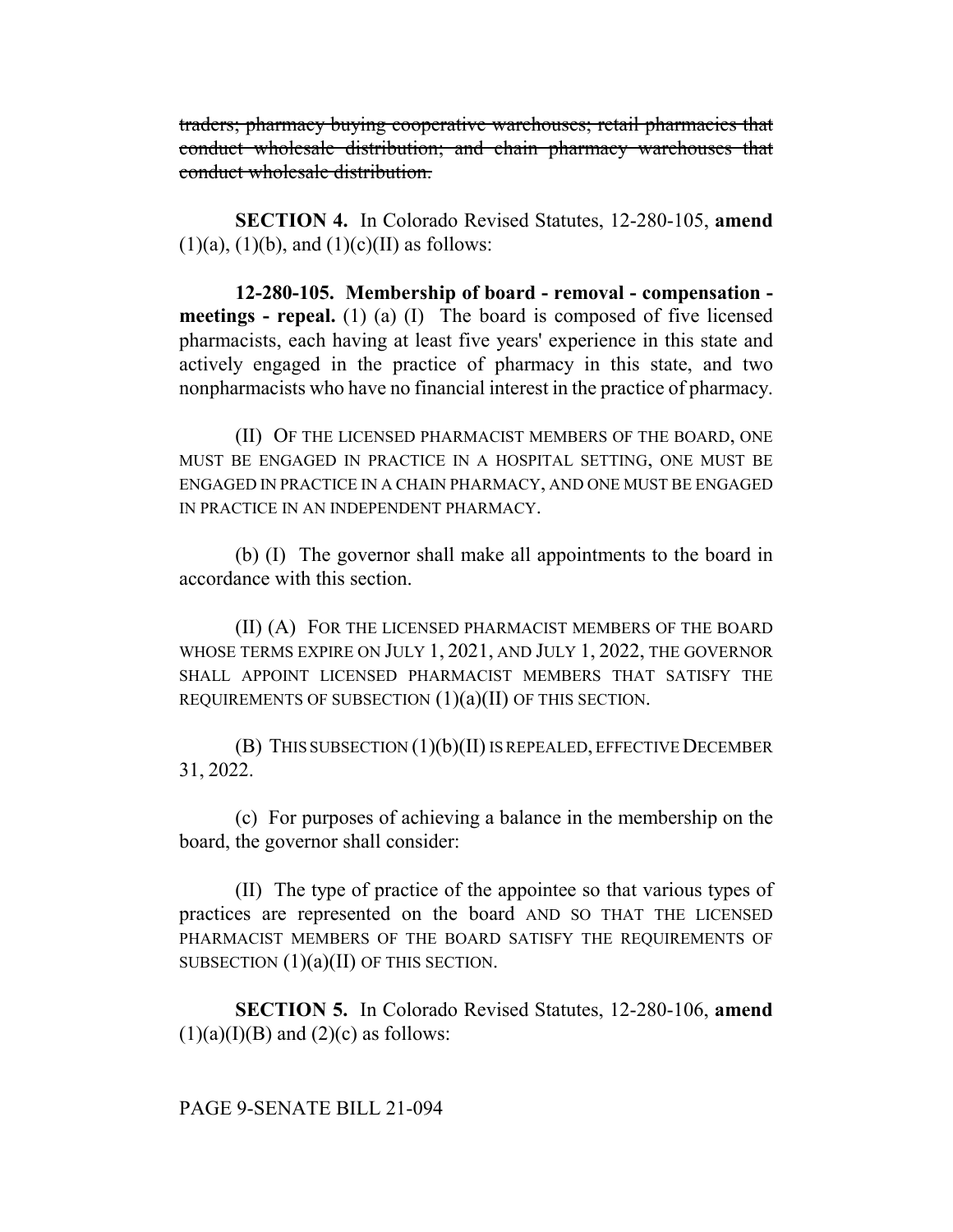**12-280-106. Veterinary pharmaceutical advisory committee creation - appointments - rules - repeal.** (1) (a) (I) There is created in the department the veterinary pharmaceutical advisory committee comprised of three members, each appointed by the state veterinarian who serves under the commissioner of agriculture pursuant to section 35-50-104 as follows:

(B) One member who is either a licensed pharmaceutical wholesaler REGISTERED PURSUANT TO PART 3 OF THIS ARTICLE 280 engaged in the distribution of animal drugs, having at least five years' experience in this state, in good standing, and actively engaged in the practice of wholesale pharmacy or a licensed veterinarian, having at least five years' experience in this state, in good standing, and actively engaged in the practice of veterinary medicine, but who is not both a pharmaceutical wholesaler and a veterinarian; and

(2) (c) The board shall adopt the advisory committee's recommendation on a referred matter unless the board determines that there exists material and substantial evidence or information related to the matter that warrants a resolution of the matter that is distinct from the advisory committee's recommendation. If the board deviates from the advisory committee's recommendation, the board shall make a record of the reasons for the deviation.

**SECTION 6.** In Colorado Revised Statutes, 12-280-108, **amend**  $(1)(a)$  and  $(1)(j)$ ; and **add**  $(1)(k)$  as follows:

**12-280-108. Powers and duties - rules.** (1) The board shall:

(a) (I) Inspect, or direct inspectors who are licensed pharmacists to inspect, all outlets and investigate violations of this article 280.

(II) THE BOARD'S AUTHORITY UNDER THIS SUBSECTION (1)(a) TO INSPECT ALL OUTLETS INCLUDES THE AUTHORITY, AFTER CONDUCTING A RISK-BASED ASSESSMENT, AS DEFINED BY THE BOARD BY RULE, TO INSPECT AN OUT-OF-STATE PHARMACY, A NONRESIDENT 503B OUTSOURCING FACILITY, OR AN OUT-OF-STATE WHOLESALER.

(j) Review and approve or reject applications for participation in the pharmacy peer health assistance diversion program pursuant to part 2 of this article 280 and perform any other functions that were performed by the

## PAGE 10-SENATE BILL 21-094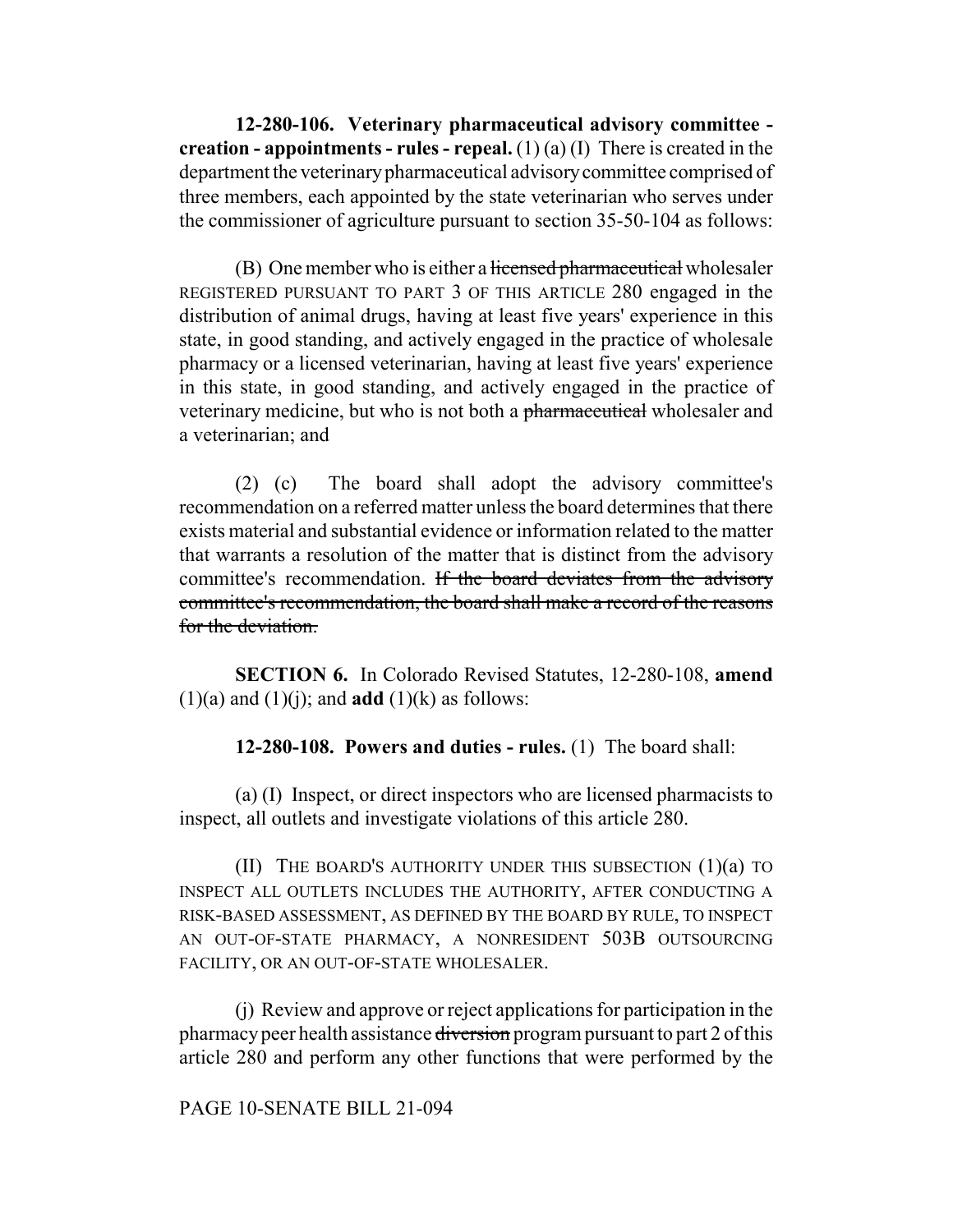rehabilitation evaluation committee prior to its repeal;

(k) SEND A QUARTERLY ELECTRONIC NEWSLETTER TO ALL LICENSEES BY E-MAIL THAT DETAILS CHANGES IN STATE LAW THAT AFFECT OR ARE PERTINENT TO THE PRACTICE OF PHARMACY.

**SECTION 7.** In Colorado Revised Statutes, **amend** 12-280-111 as follows:

**12-280-111. Malpractice claims information - not public exception.** (1) Each insurance company licensed to do business in this state and engaged in the writing of malpractice insurance for licensed pharmacists and pharmacies, and each pharmacist or pharmacy that self-insures, shall send to the board, in the form prescribed by the board, information relating to each malpractice claim against a licensed pharmacist that is settled or in which judgment is rendered against the insured.

(2) The insurance company or self-insured pharmacist or pharmacy shall provide information relating to each malpractice claim as is deemed necessary by the board to conduct a further investigation and hearing.

 $\left(\frac{3}{2}\right)$  Information relating to each malpractice claim provided by insurance companies or self-insured pharmacists or pharmacies PURSUANT TO SECTION 10-1-125.3 is exempt from the provisions of any law requiring that the proceedings of the board be conducted publicly or that the minutes or records of the board be open to public inspection unless the board takes final disciplinary action. The board may use the information in any formal hearing involving a licensee or registrant.

**SECTION 8.** In Colorado Revised Statutes, 12-280-118, **amend**  $(5)(a)$ (I) and  $(5)(a)$ (II) as follows:

**12-280-118. Prescription drug outlet under charge of pharmacist - rules.** (5) (a) Except as specified in subsection (5)(b) of this section, the pharmacist responsible for the prescription order or chart order may delegate the following tasks to the following individuals if, in the pharmacist's professional judgment, the delegation is appropriate:

(I) Specific tasks, excluding tasks described in section 12-280-103  $(38.5)(a)$ , but which tasks may include delivery and proper and safe storage

### PAGE 11-SENATE BILL 21-094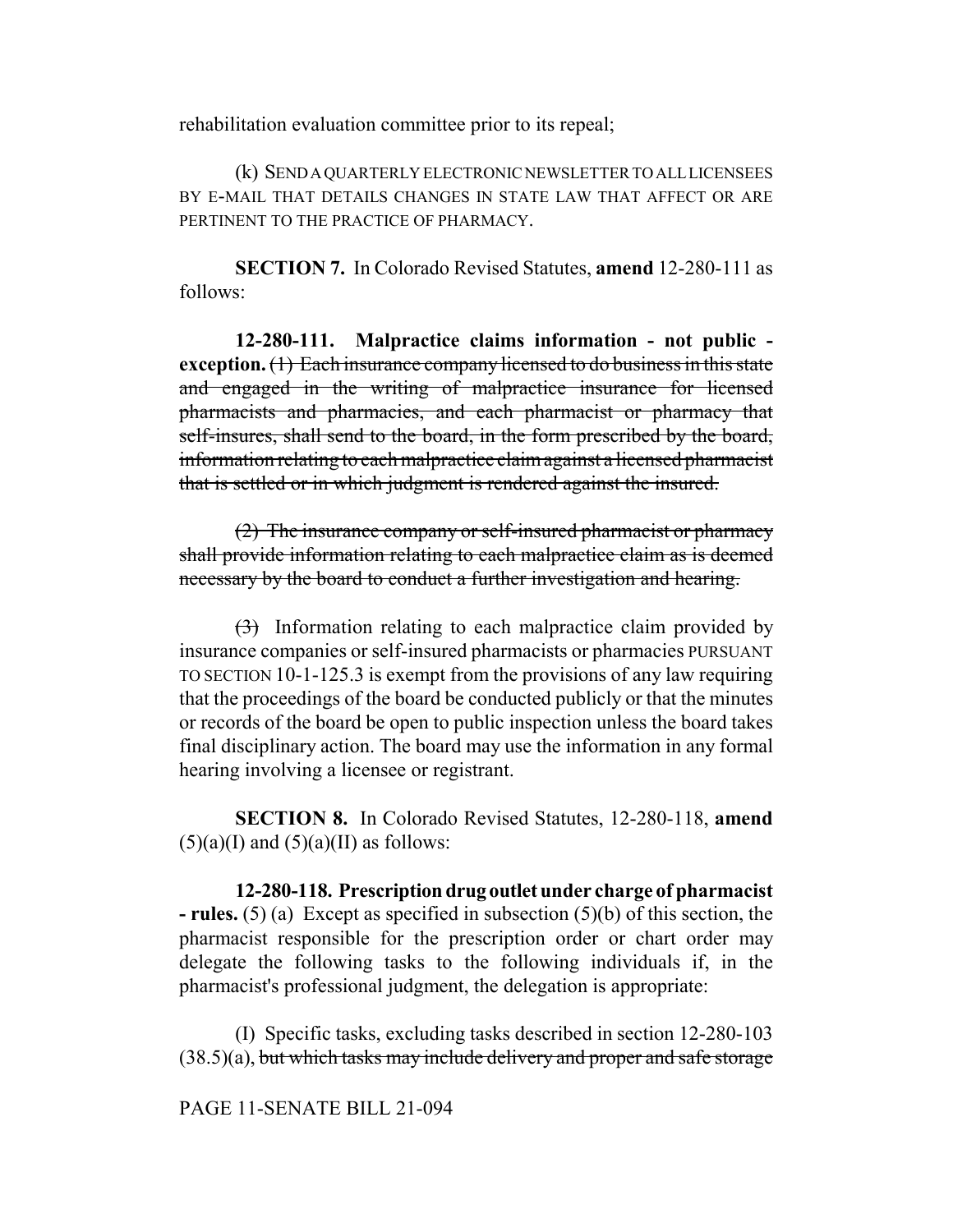of drugs or devices, to ancillary personnel, other than a pharmacist or pharmacy intern, who are under the pharmacist's supervision, WHICH TASKS MAY INCLUDE:

- (A) CASHIER TRANSACTIONS;
- (B) MEDICATION SHIPPING AND HANDLING;
- (C) MEDICATION TRANSPORTATION;
- (D) RECORD KEEPING;
- (E) TELEPHONE OR COMMUNICATION TRIAGE; OR
- (F) INVENTORY MANAGEMENT; or

(II) Specific tasks described in section 12-280-103 (38.5)(a) or in board rules adopted pursuant to section  $12{\text -}280{\text -}103 \text{ (38.5)}(a)(\text{V})$ (38.5)(a)(VIII) to a pharmacy technician who is under the pharmacist's supervision.

**SECTION 9.** In Colorado Revised Statutes, 12-280-119, **amend** (7) and (11); and **repeal** (9) as follows:

**12-280-119. Registration of facilities - rules.** (7) A separate registration is required under this section for any area outside the outlet that is not a satellite where pharmaceutical PHARMACIST care and services are provided and for any area outside the outlet that is under different ownership from the outlet.

(9) (a) Subject to subsection  $(9)(b)$  of this section, a prescription drug outlet may register as a compounding prescription drug outlet.

(b) The board shall not register a facility as a compounding prescription drug outlet unless:

(I) The facility has been accredited by a board-approved compounding accreditation entity to be within acceptable parameters to compound more than ten percent of the facility's total sales; and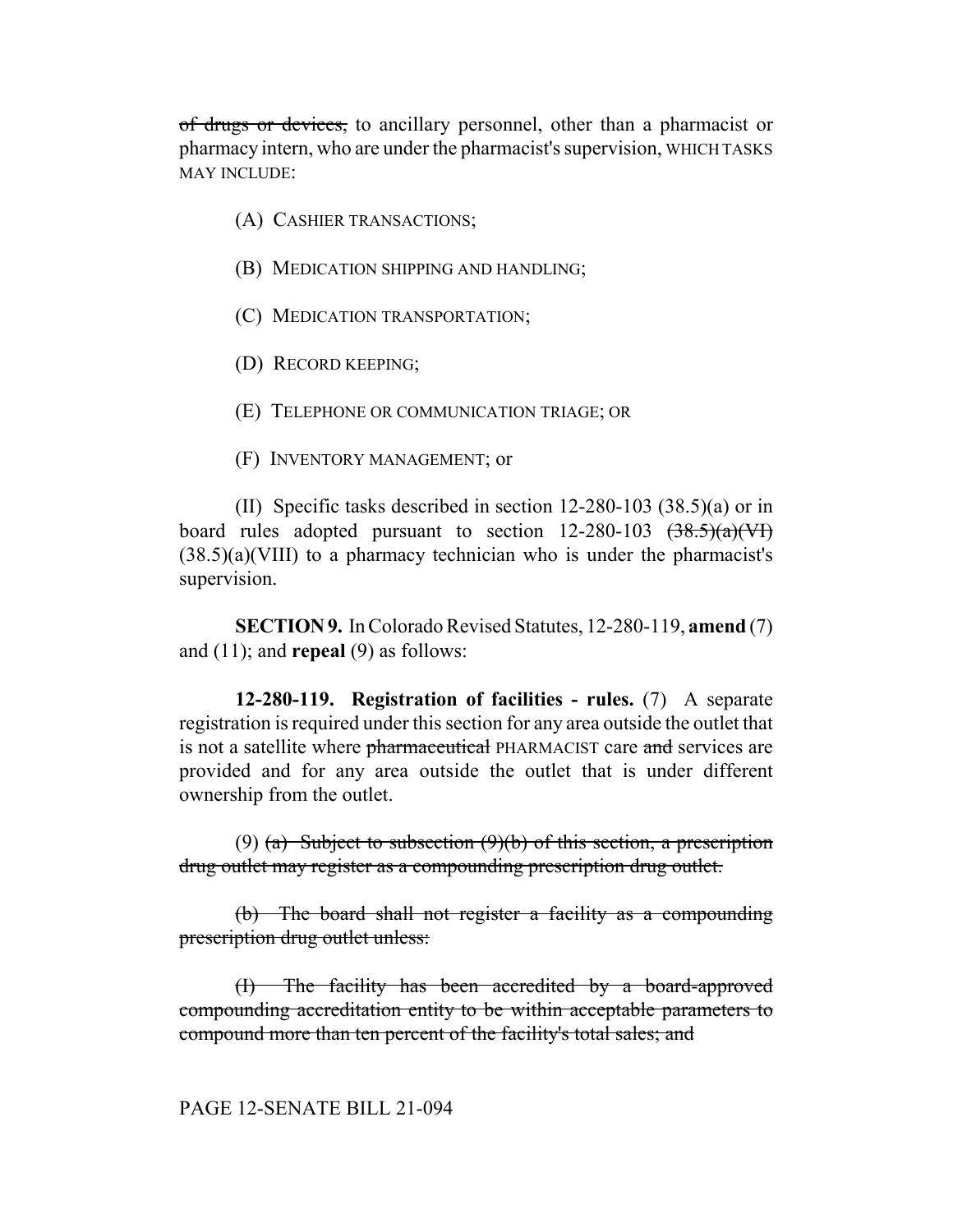(II) Ownership of the facility is vested solely in a pharmacist.

(c) To be approved by the board to accredit a compounding prescription drug outlet, a compounding accreditation entity shall be, at a minimum, a scientific organization with expertise in compounding medications.

(11) A prescription drug outlet may register as a specialized prescription drug outlet if it engages in the compounding, dispensing, and delivery of drugs and devices to, or the provision of pharmaceutical PHARMACIST care SERVICES to residents of, a long-term care facility. The board shall adopt rules as necessary to implement this subsection (11).

**SECTION 10.** In Colorado Revised Statutes, 12-280-120, **amend** (6)(b), (10), and (15)(b) introductory portion; and **repeal** (15)(a) as follows:

**12-280-120. Compounding - dispensing - sale of drugs and devices - rules - definition.** (6) (b) (I) The board shall promulgate rules authorizing A prescription drug outlet located in this state to MAY compound AND DISTRIBUTE drugs for office use by a practitioner or for use by a hospital located in this state. The rules must limit the amount of drugs a prescription drug outlet may compound and distribute to a practitioner or hospital FOR VETERINARY USE pursuant to this subsection  $(6)(b)$  to no more than SECTION 12-280-121, BUT THE AMOUNT OF DRUGS THE PRESCRIPTION DRUG OUTLET MAY COMPOUND AND DISTRIBUTE FOR VETERINARY USE MUST NOT EXCEED ten percent of the total number of drug dosage units dispensed and distributed on an annual basis by the outlet.

(II)  $(A)$  The ten percent limitation set forth in subsection  $(6)(b)(I)$ of this section applies to a compounded drug for veterinary use that a prescription drug outlet distributes in Colorado.

 $(B)$  For purposes of this subsection  $(6)(b)(H)$  As USED IN THIS SUBSECTION (6)(b), a "prescription drug outlet" includes a nonresident pharmacy outlet registered or licensed pursuant to this article 280 where prescriptions are compounded and dispensed, but only if the nonresident pharmacy outlet has provided the board with a copy of the most recent inspection of the nonresident pharmacy outlet by the agency that regulates pharmaceuticals in the state of residence and a copy of the most recent inspection received from a board-approved third-party entity that inspects

### PAGE 13-SENATE BILL 21-094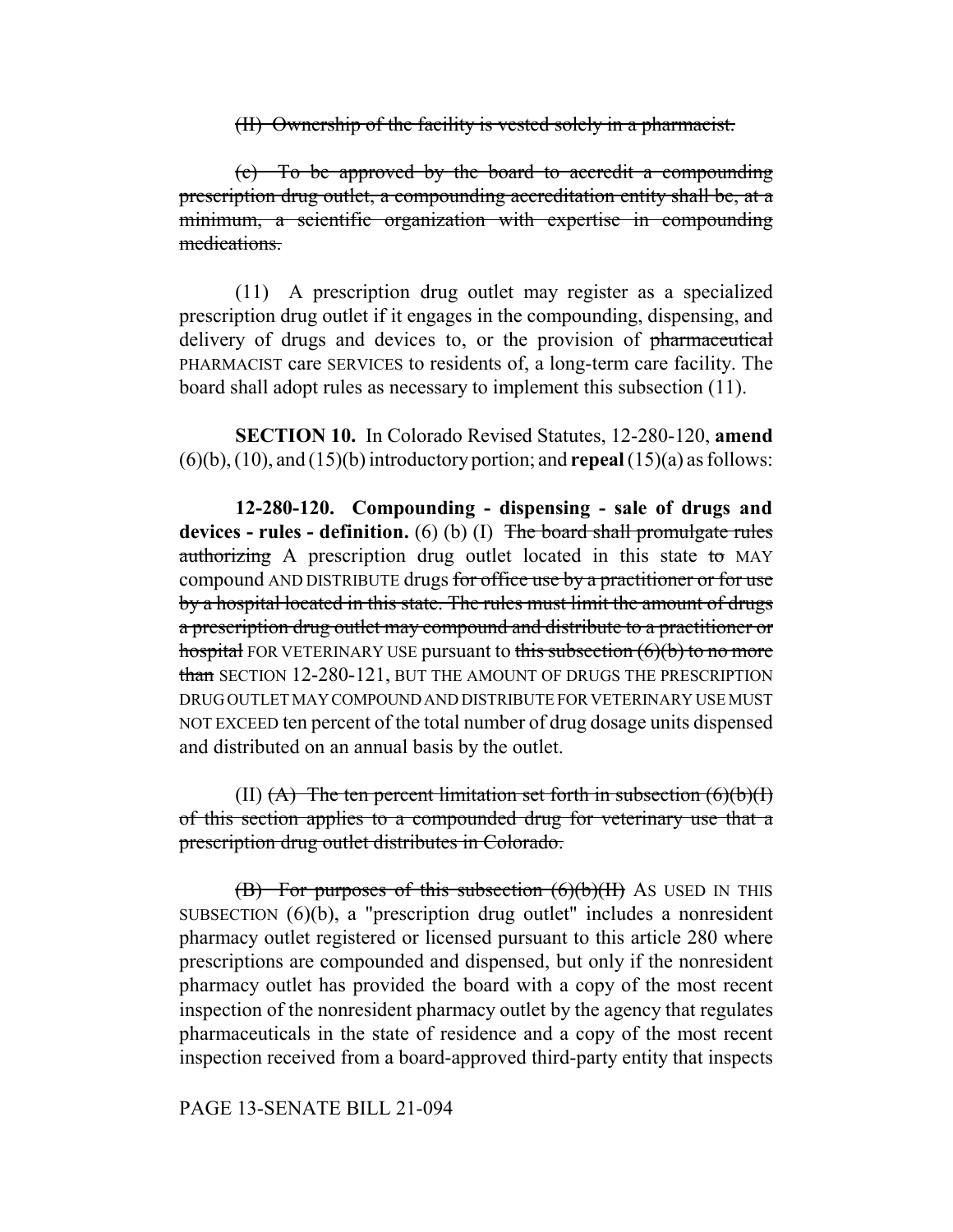pharmacy outlets, for which third-party inspection the nonresident pharmacy outlet shall obtain and pay for on an annual basis, and the board approves the inspection reports as satisfactorily demonstrating proof of compliance with the board's own inspection procedure and standards.

(10) (a) Any hospital employee or agent authorized by law to administer or dispense medications may dispense a twenty-four-hour SEVENTY-TWO-HOUR supply of drugs on the specific order of a practitioner to a registered emergency room patient.

(b) A HOSPITAL MAY DISPENSE A PRESCRIPTION DRUG PURSUANT TO A CHART ORDER FOR A HOSPITALIZED PATIENT FOR USE BY THE PATIENT DURING A TEMPORARY LEAVE FROM THE HOSPITAL OF LESS THAN SEVENTY-TWO HOURS IF THE PRESCRIPTION DRUG:

(I) IS LABELED IN ACCORDANCE WITH SECTION 12-280-124 (1) AND  $(2)$ ;

(II) IS ADMINISTERED BY AN AUTHORIZED PERSON;

(III) IS DISPENSED PURSUANT TO A CURRENT, ACTIVE ORDER; AND

(IV) IS LIMITED TO A SEVENTY-TWO-HOUR SUPPLY OR, IF THE TEMPORARY LEAVE IS FOR LESS THAN TWENTY-FOUR HOURS, THE QUANTITY THE PATIENT REQUIRES DURING THE TEMPORARY LEAVE.

 $(15)$  (a) A compounding prescription drug outlet registered pursuant to section 12-280-119 (9) may dispense and distribute compounded drugs without limitation to practitioners or to prescription drug outlets under common ownership with the pharmacist who owns the compounding prescription drug outlet.

(b) The following may distribute compounded and prepackaged medications, without limitation, to pharmacies and other outlets under common ownership of the entity:

**SECTION 11.** In Colorado Revised Statutes, 12-280-121, **amend** (3), (4), and (6) as follows:

# **12-280-121. Compounding drugs for office use by a veterinarian**

PAGE 14-SENATE BILL 21-094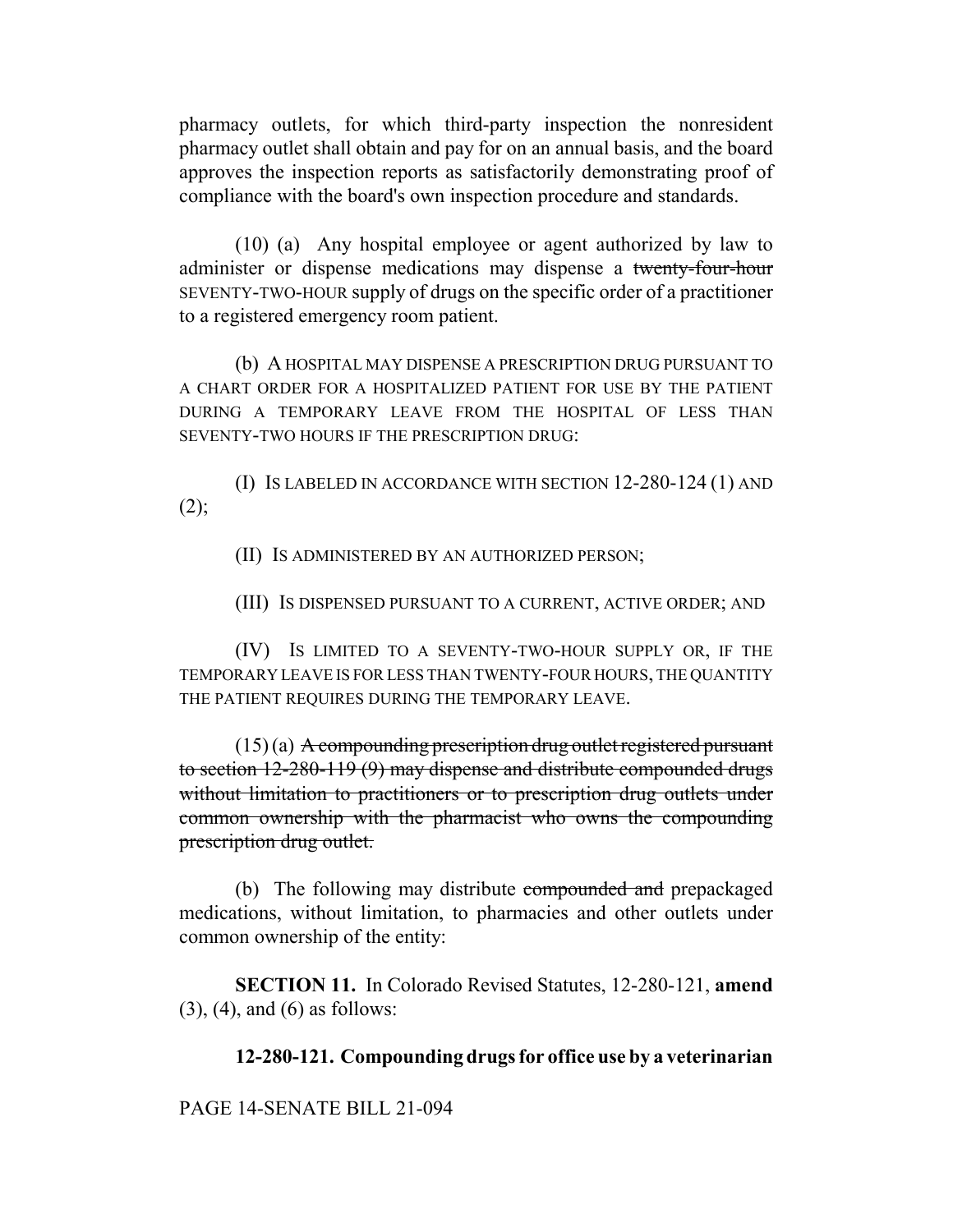**- rules - definitions.** (3) A licensed veterinarian shall not administer or dispense a compounded drug maintained for office stock pursuant to this section or for office use pursuant to section  $12-280-120$  (6)(b)(II) SECTION 12-280-120 (6)(b) without a valid veterinarian-client-patient relationship in place at the time of administering the compounded drug to an animal patient or dispensing the compounded drug to a client.

(4) To compound and distribute a controlled substance pursuant to this section or section  $12-280-120$  (6)(b)(II) SECTION 12-280-120 (6)(b), a registered prescription drug outlet shall possess a valid manufacturing registration from the federal drug enforcement administration.

(6) The board may promulgate rules as necessary concerning compounded veterinary pharmaceuticals pursuant to this section and section  $12-280-120$  (6)(b)(II) SECTION 12-280-120 (6)(b).

**SECTION 12.** In Colorado Revised Statutes, 12-280-123, **amend** (3) as follows:

**12-280-123. Prescription required - exception - prescribing and dispensing opiate antagonists - selling nonprescription syringes and needles.** (3) A pharmacist may PRESCRIBE AND dispense an opiate antagonist in accordance with section 12-30-110.

**SECTION 13.** In Colorado Revised Statutes, 12-280-124, **amend** (1)(b) as follows:

**12-280-124. Labeling - rules.** (1) A prescription drug dispensed pursuant to an order must be labeled as follows:

(b) (I) If the prescription is for an anabolic steroid, the purpose for which the anabolic steroid is being prescribed must appear on the label.

(II) If the prescription is for any drug other than an anabolic steroid The symptom or purpose for which the drug is being prescribed must appear on the label, if, after being advised by the practitioner, the patient or the patient's authorized representative so requests. If the practitioner does not provide the symptom or purpose for which a drug is being prescribed, the pharmacist may fill the prescription order without contacting the practitioner, patient, or patient's representative. unless the prescription is for

PAGE 15-SENATE BILL 21-094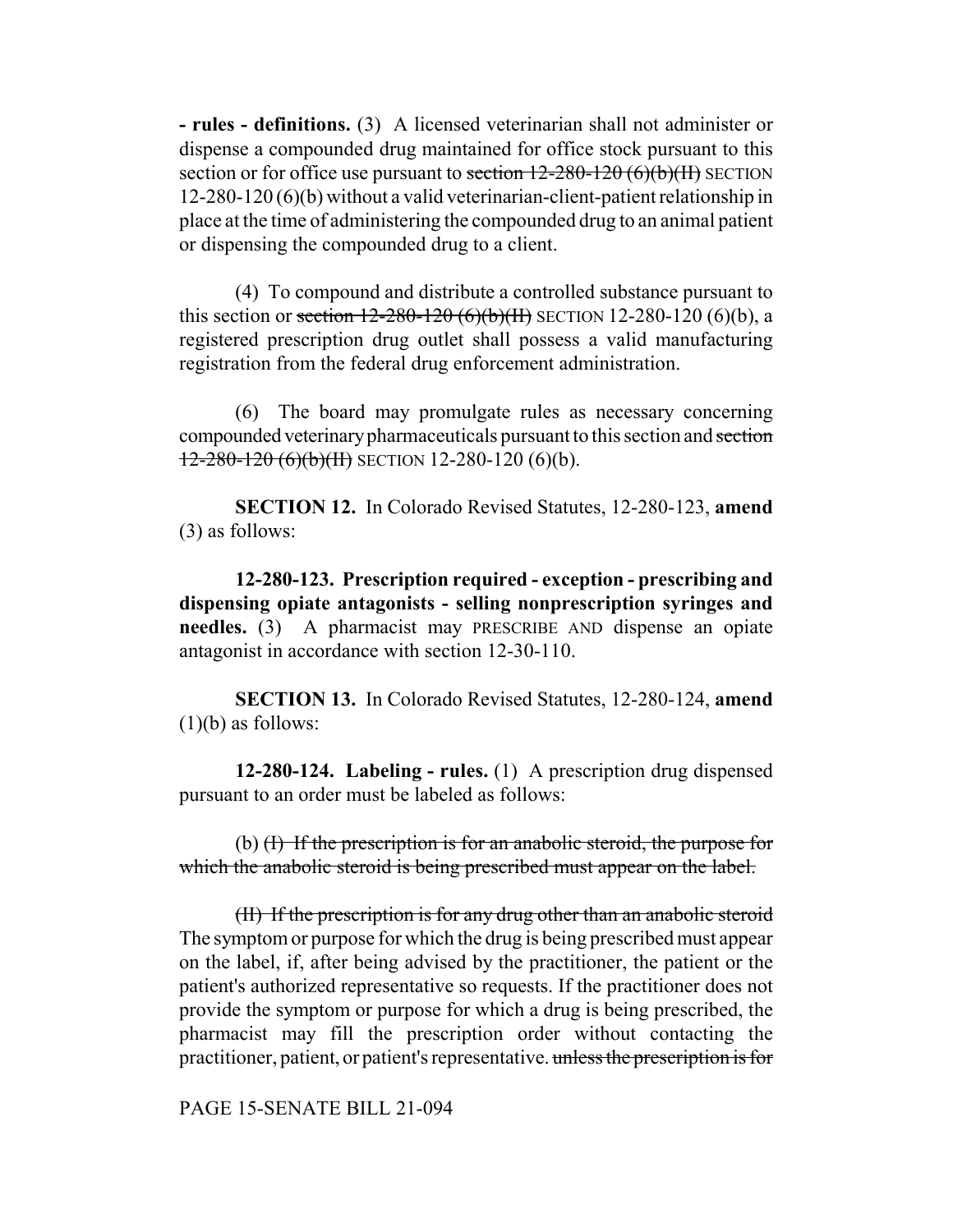an anabolic steroid.

**SECTION 14.** In Colorado Revised Statutes, 12-280-125, **amend**  $(2)(a)$  introductory portion,  $(3)(b)$ , and  $(5)$ ; and **add**  $(1)(a.5)$  as follows:

**12-280-125. Substitution of prescribed drugs and biological products authorized - when - conditions.** (1) (a.5) (I) A PHARMACIST FILLING A PRESCRIPTION ORDER FOR A SPECIFIC DRUG MAY SUBSTITUTE A DRUG IN THE SAME THERAPEUTIC CLASS AS LONG AS THE PATIENT AGREES TO THE SUBSTITUTION AND THE SUBSTITUTION IS MADE TO REPLACE A DRUG THAT IS ON BACK ORDER, TO ENSURE FORMULARY COMPLIANCE WITH THE PATIENT'S HEALTH INSURANCE PLAN, OR, IN THE CASE OF AN UNINSURED PATIENT, TO LOWER THE COST TO THE PATIENT FOR THE DRUG WHILE MAINTAINING SAFETY.

(II) THIS SUBSECTION  $(1)(a.5)$  DOES NOT AUTHORIZE:

(A) THE SUBSTITUTION OF BIOLOGICAL PRODUCTS, NARROW THERAPEUTIC INDEX DRUGS, OR PSYCHOTROPIC DRUGS; OR

(B) A SUBSTITUTION WHEN THE PRACTITIONER HAS INDICATED, IN THE MANNER DESCRIBED IN SUBSECTION (2) OF THIS SECTION, THAT THE PHARMACIST SHALL NOT SUBSTITUTE A DRUG IN THE SAME THERAPEUTIC CLASS AS THE DRUG PRESCRIBED.

(2) (a) If, in the opinion of the practitioner, it is in the best interest of the patient that the pharmacist not substitute an equivalent drug, A DRUG IN THE SAME THERAPEUTIC CLASS, or AN interchangeable biological product for the specific drug or biological product he or she THE PRACTITIONER prescribed, the practitioner may convey this information to the pharmacist in any of the following manners:

(3) (b) The pharmacist is not required to communicate a substitution to institutionalized patients IN AN INPATIENT SETTING OR AN OUTPATIENT INFUSION CENTER.

(5) If a prescription drug outlet does not have in stock the prescribed drug or biological product and the only equivalent drug, DRUG IN THE SAME THERAPEUTIC CLASS, or interchangeable biological product in stock is higher priced, the pharmacist, with the consent of the purchaser, may

# PAGE 16-SENATE BILL 21-094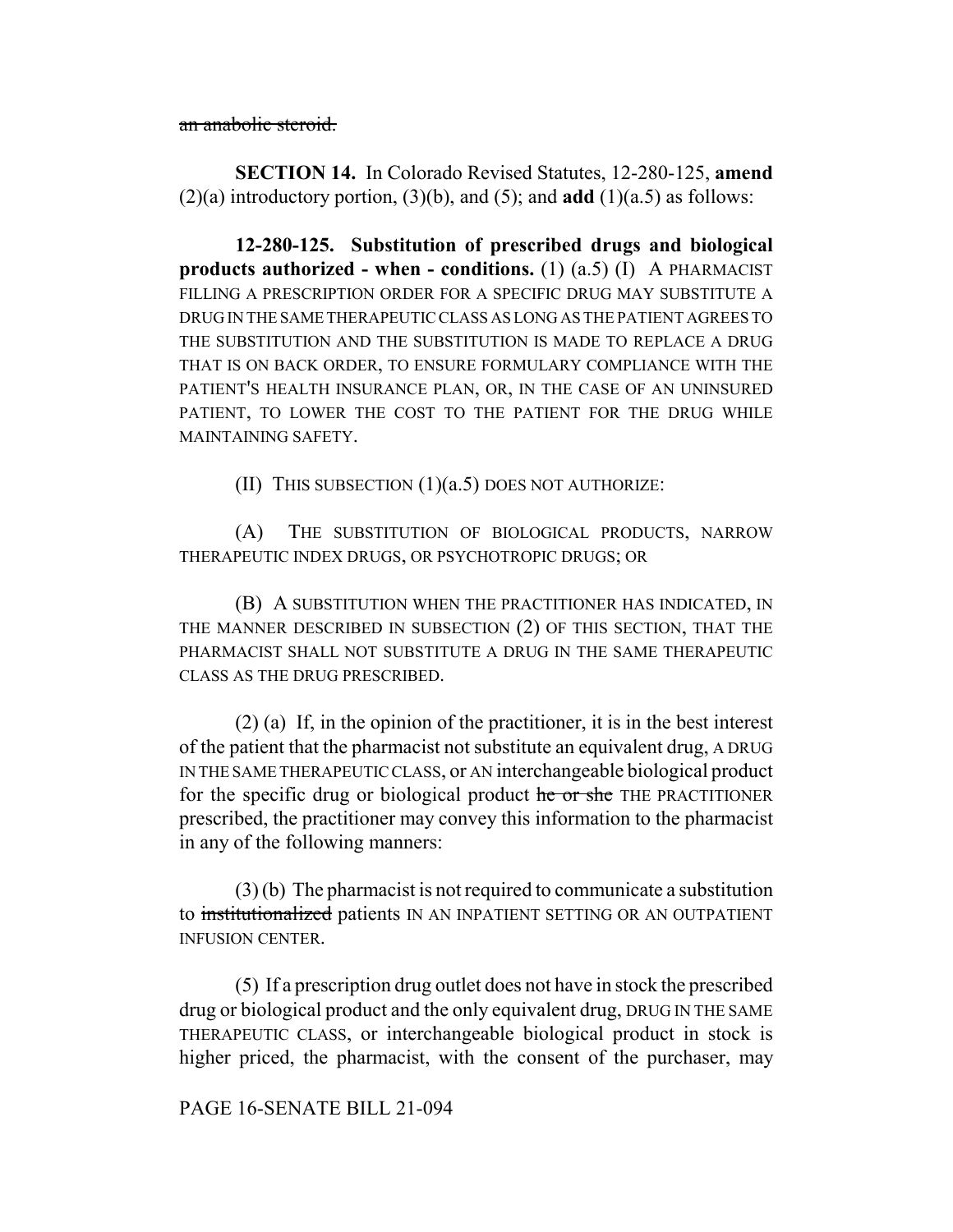substitute the higher priced drug or interchangeable biological product. This subsection (5) applies only to a prescription drug outlet located in a town, as defined in section 31-1-101 (13).

**SECTION 15.** In Colorado Revised Statutes, **add** 12-280-125.3 as follows:

**12-280-125.3. Pharmacists' authority - minor prescription adaptions.** (1) EXCEPT AS PROVIDED IN SUBSECTION (3) OF THIS SECTION, A PHARMACIST WHO IS ACTING IN GOOD FAITH AND IS USING PROFESSIONAL JUDGMENT AND EXERCISING REASONABLE CARE MAY MAKE THE FOLLOWING MINOR ADAPTIONS TO AN ORDER IF THE PHARMACIST HAS THE INFORMED CONSENT OF THE PATIENT FOR WHOM THE PRESCRIPTION WAS PROVIDED:

(a) A CHANGE IN THE PRESCRIBED DOSAGE FORM OR DIRECTIONS FOR USE OF THE PRESCRIPTION DRUG IF THE CHANGE ACHIEVES THE INTENT OF THE PRESCRIBING PRACTITIONER;

(b) A CHANGE IN THE PRESCRIBED QUANTITY OF THE PRESCRIPTION DRUG IF THE PRESCRIBED QUANTITY IS NOT A PACKAGE SIZE COMMERCIALLY AVAILABLE FROM THE MANUFACTURER;

(c) AN EXTENSION OF THE QUANTITY OF A MAINTENANCE DRUG FOR THE LIMITED QUANTITY NECESSARY TO ACHIEVE MEDICATION REFILL SYNCHRONIZATION FOR THE PATIENT; AND

(d) COMPLETION OF MISSING INFORMATION ON THE ORDER IF THERE IS SUFFICIENT EVIDENCE TO SUPPORT THE CHANGE.

(2) A PHARMACIST WHO ADAPTS AN ORDER IN ACCORDANCE WITH SUBSECTION (1) OF THIS SECTION SHALL DOCUMENT THE ADAPTION AND THE JUSTIFICATION FOR THE CHANGE IN THE PATIENT'S PHARMACY RECORD WITH THE ORIGINAL PRESCRIPTION AND SHALL NOTIFY THE PRESCRIBING PRACTITIONER OF THE ADAPTION.

(3) A PHARMACIST SHALL NOT ADAPT AN ORDER IF THE PRESCRIBING PRACTITIONER HAS WRITTEN "DO NOT ADAPT" ON THE PRESCRIPTION OR HAS OTHERWISE COMMUNICATED TO THE PHARMACIST THAT THE PRESCRIPTION MUST NOT BE ADAPTED.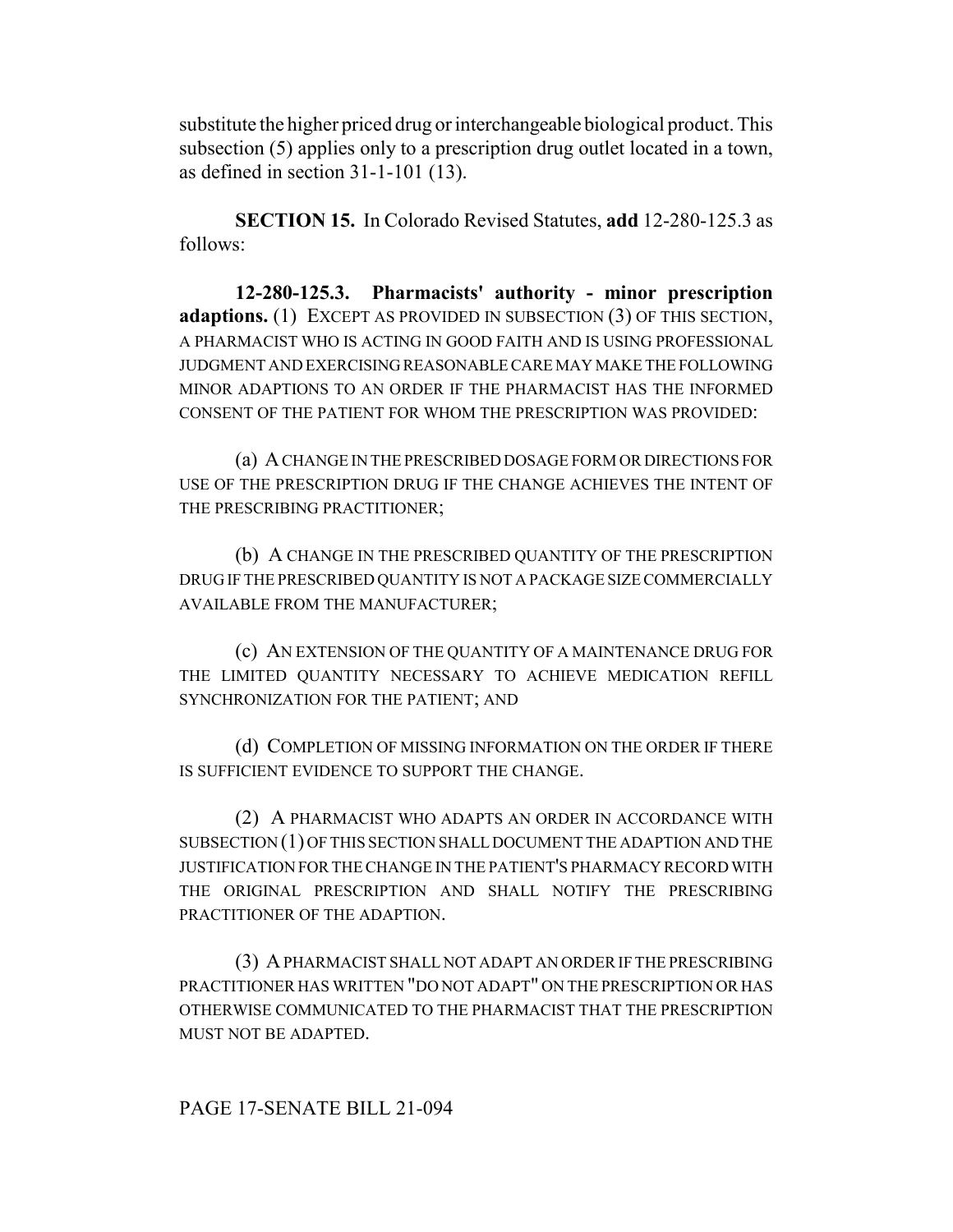**SECTION 16.** In Colorado Revised Statutes, 12-280-126, **amend**  $(1)(e)$ ; and **add**  $(1)(t)$  as follows:

**12-280-126. Unprofessional conduct - grounds for discipline.** (1) The board may take disciplinary or other action as authorized in section 12-20-404, after a hearing held in accordance with the provisions of sections 12-20-403 and 12-280-127, upon proof that the licensee, certificant, or registrant:

(e) Has a substance use disorder, as defined in section  $27-81-102$ , or Engages in the habitual or excessive use or abuse of alcohol, a habit-forming drug, or a controlled substance, as defined in section 18-18-102 (5);

(t) HAS FAILED TO NOTIFY THE BOARD, IN WRITING AND WITHIN THIRTY DAYS AFTER A JUDGMENT OR SETTLEMENT IS ENTERED, OF A FINAL JUDGMENT BY A COURT OF COMPETENT JURISDICTION AGAINST THE LICENSEE OR REGISTRANT FOR MALPRACTICE IN THE PRACTICE OF PHARMACY OR A SETTLEMENT BY THE LICENSEE IN RESPONSE TO CHARGES OR ALLEGATIONS OF MALPRACTICE IN THE PRACTICE OF PHARMACY AND, IN THE CASE OF A JUDGMENT, HAS FAILED TO INCLUDE IN THE NOTICE THE NAME OF THE COURT, THE CASE NUMBER, AND THE NAMES OF ALL PARTIES TO THE ACTION;

**SECTION 17.** In Colorado Revised Statutes, 12-280-127, **amend** (6) as follows:

**12-280-127. Disciplinary actions.** (6) The board may send a letter of admonition by certified mail to a licensee, certificant, or registrant under the circumstances specified in and in accordance with section 12-20-404 (4). In the case of a complaint, the board may send a copy of the letter of admonition to the person making the complaint.

**SECTION 18.** In Colorado Revised Statutes, **add** 12-280-133.5 and 12-280-133.7 as follows:

**12-280-133.5. Nonresident 503B outsourcing facility registration - requirements - denial, revocation, or suspension - rules.** (1) A NONRESIDENT 503B OUTSOURCING FACILITY SHALL NOT CONDUCT THE BUSINESS OF DISTRIBUTING COMPOUNDED PRESCRIPTION DRUGS IN THIS STATE WITHOUT FIRST REGISTERING WITH THE BOARD AS A NONRESIDENT

PAGE 18-SENATE BILL 21-094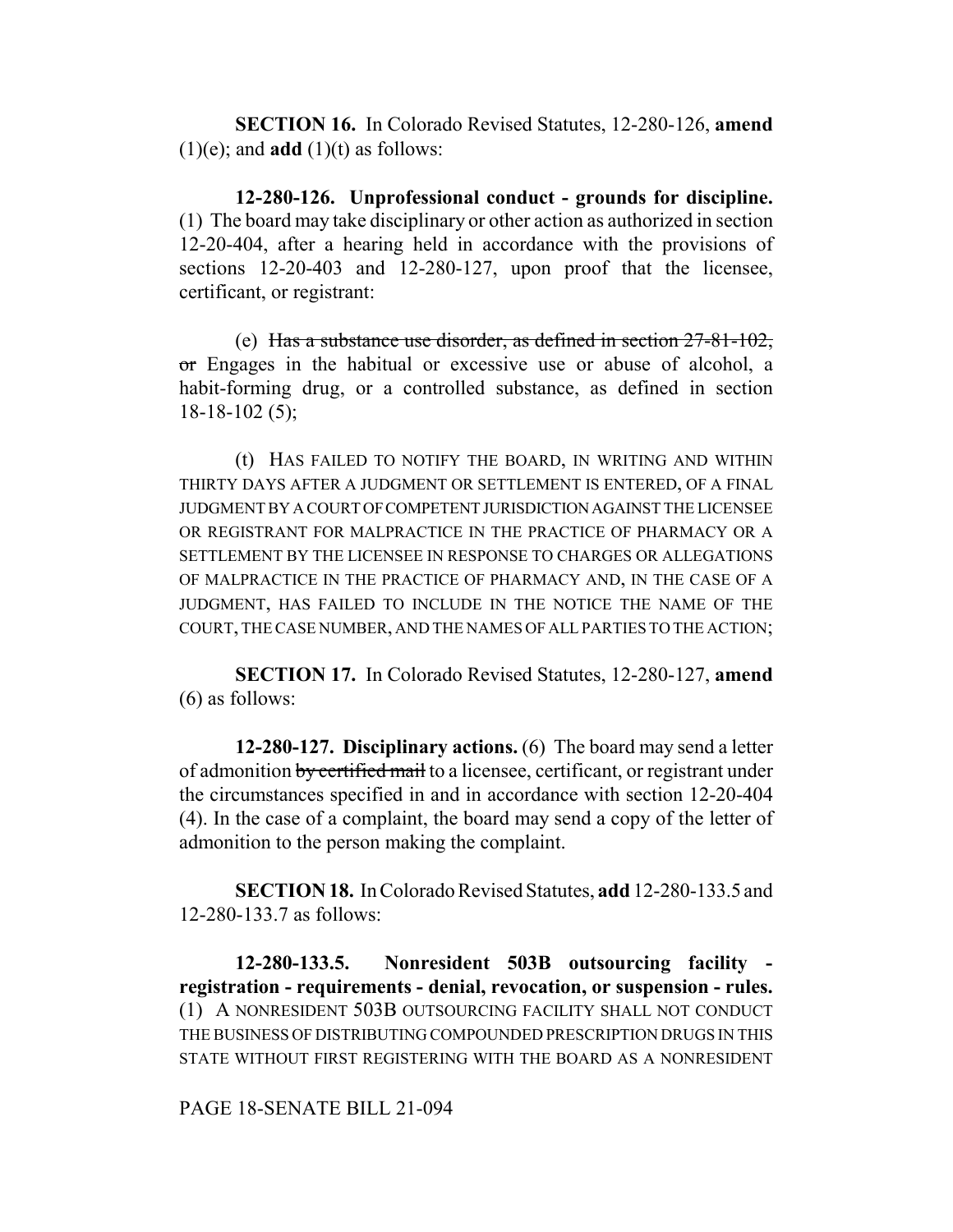503B OUTSOURCING FACILITY. A NONRESIDENT 503B OUTSOURCING FACILITY SHALL APPLY FOR A NONRESIDENT 503B OUTSOURCING FACILITY REGISTRATION ON A FORM FURNISHED BY THE BOARD AND SHALL SUBMIT THE FOLLOWING TO THE BOARD WITH THE APPLICATION:

(a) PROOF THAT THE FACILITY IS ACTIVELY REGISTERED WITH THE FDA AS A 503B OUTSOURCING FACILITY AND IS ACTIVELY LICENSED, PERMITTED, OR REGISTERED IN THE STATE IN WHICH IT IS A RESIDENT;

(b) THE LOCATION, NAMES, AND TITLES OF ALL PRINCIPAL ENTITY OFFICERS AND THE NAME OF THE PHARMACIST IN CHARGE OF THE OPERATIONS OF THE FACILITY;

(c) VERIFICATION THAT THE FACILITY COMPLIES WITH ALL LAWFUL DIRECTIONS AND REQUESTS FOR INFORMATION FROM THE FDA AND FROM THE REGULATORY OR LICENSING AGENCY OF THE STATE IN WHICH IT IS LICENSED, PERMITTED, OR REGISTERED, AS WELL AS WITH ALL REQUESTS FOR INFORMATION MADE BY THE BOARD PURSUANT TO THIS SECTION;

(d) A COPY OF THE MOST RECENT INSPECTION REPORT RESULTING FROM AN INSPECTION CONDUCTED BY THE FDA; AND

(e) ANY OTHER INFORMATION THE BOARD DEEMS NECESSARY TO CARRY OUT THE PURPOSE OF THIS SECTION.

(2) A NONRESIDENT 503B OUTSOURCING FACILITY SHALL:

(a) MAINTAIN AT ALL TIMES A VALID, UNEXPIRED LICENSE, PERMIT, OR REGISTRATION TO OPERATE THE 503B OUTSOURCING FACILITY IN COMPLIANCE WITH THE LAWS OF THE STATE IN WHICH IT IS A RESIDENT; AND

(b) COMPLY WITH THE REQUIREMENTS OF THE "FEDERAL FOOD, DRUG, AND COSMETIC ACT", 21 U.S.C. SEC. 301 ET SEQ., AS AMENDED, OR THE DQSA OR WITH FDA REGULATIONS IMPLEMENTING EITHER ACT.

(3) THE BOARD MAY DENY, REVOKE, OR SUSPEND A NONRESIDENT 503B OUTSOURCING FACILITY REGISTRATION IF:

(a) THE FACILITY FAILS TO COMPLY WITH THIS SECTION OR WITH ANY RULE PROMULGATED BY THE BOARD;

PAGE 19-SENATE BILL 21-094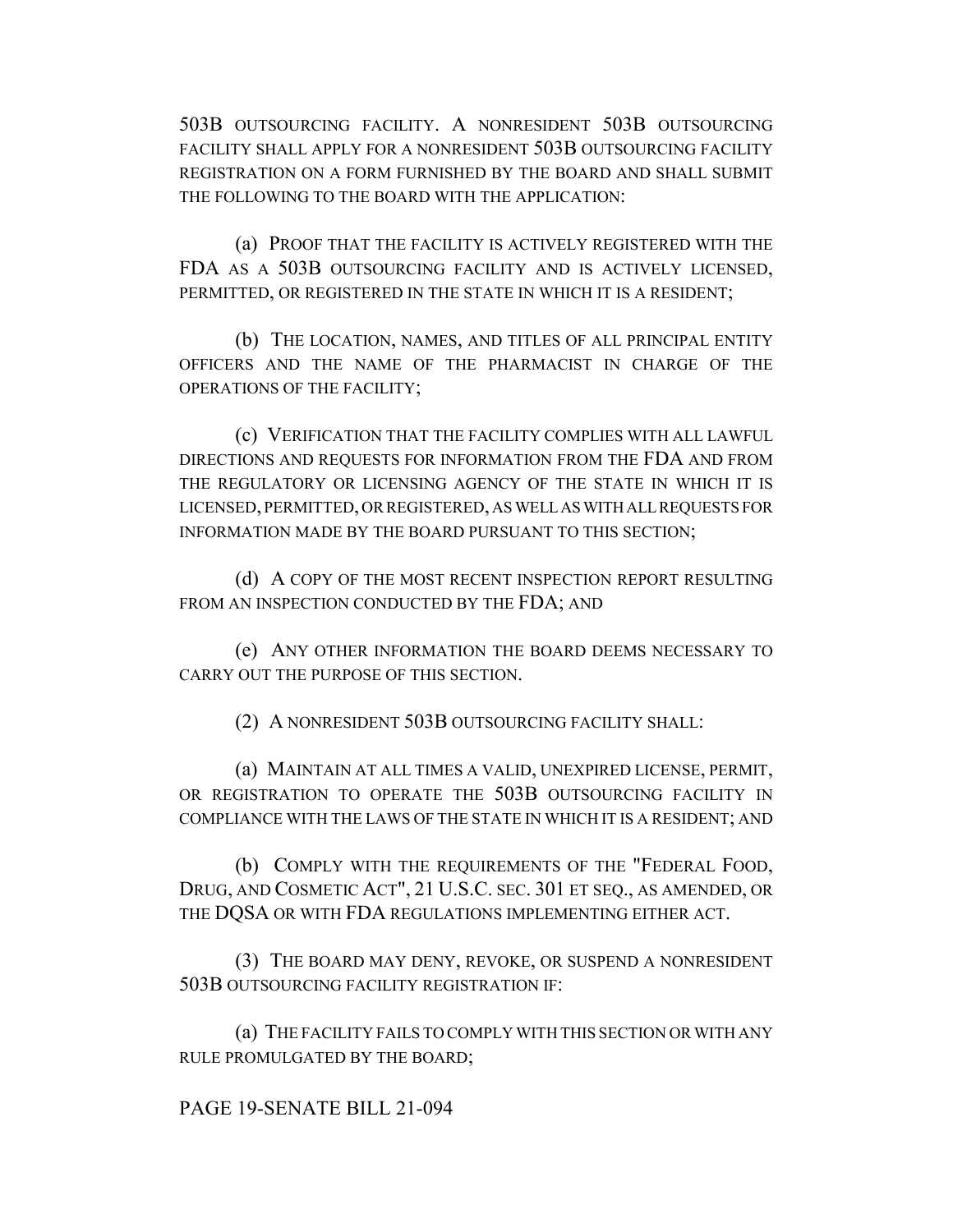(b) THE FDA HAS REVOKED OR REFUSED TO RENEW THE NONRESIDENT 503B OUTSOURCING FACILITY'S FDA REGISTRATION FOR FAILING TO COMPLY WITH THE REQUIREMENTS OF THE "FEDERAL FOOD, DRUG, AND COSMETIC ACT", 21 U.S.C. SEC. 301 ET SEQ., AS AMENDED, THE DQSA, OR FDA REGULATIONS IMPLEMENTING EITHER ACT OR THE FACILITY'S FDA REGISTRATION HAS EXPIRED OR IS NO LONGER ACTIVE; OR

(c) THE STATE IN WHICH THE NONRESIDENT 503B OUTSOURCING FACILITY RESIDES HAS REVOKED OR REFUSED TO RENEW THE FACILITY'S LICENSE, PERMIT, OR REGISTRATION FOR FAILING TO COMPLY WITH THE LAWS OF THAT STATE OR THE FACILITY'S LICENSE, PERMIT, OR REGISTRATION IN ANOTHER STATE HAS EXPIRED OR IS NO LONGER ACTIVE.

(4) THE BOARD MAY ADOPT RULES AS NECESSARY TO IMPLEMENT THIS SECTION.

**12-280-133.7. Third-party logistics providers - registration denial, revocation, or suspension - rules.** (1) A THIRD-PARTY LOGISTICS PROVIDER SHALL NOT CONDUCT BUSINESS IN THIS STATE WITHOUT FIRST REGISTERING WITH THE BOARD AS A THIRD-PARTY LOGISTICS PROVIDER. A THIRD-PARTY LOGISTICS PROVIDER SHALL APPLY FOR A REGISTRATION ON A FORM FURNISHED BY THE BOARD AND SHALL SUBMIT THE INFORMATION REQUIRED PURSUANT TO RULES ADOPTED BY THE BOARD. THE BOARD SHALL SPECIFY, BY RULE, THE INFORMATION A THIRD-PARTY LOGISTICS PROVIDER MUST SUBMIT WITH ITS APPLICATION FOR A REGISTRATION.

(2) A THIRD-PARTY LOGISTICS PROVIDER SHALL COMPLY WITH ALL LAWFUL DIRECTIONS AND REQUESTS FOR INFORMATION FROM THE FDA, THE REGULATORY OR LICENSING AGENCY OF THE STATE IN WHICH IT IS LICENSED, PERMITTED, OR REGISTERED, AND THE BOARD.

(3) THE BOARD MAY DENY, REVOKE, OR SUSPEND A THIRD-PARTY LOGISTICS PROVIDER REGISTRATION IF:

(a) THE THIRD-PARTY LOGISTICS PROVIDER FAILS TO COMPLY WITH THIS SECTION OR WITH ANY RULE PROMULGATED BY THE BOARD;

(b) THE FDA HAS REVOKED OR REFUSED TO RENEW THE THIRD-PARTY LOGISTICS PROVIDER'S FDA REGISTRATION FOR FAILING TO COMPLY WITH THE REQUIREMENTS OF THE "FEDERAL FOOD, DRUG, AND

## PAGE 20-SENATE BILL 21-094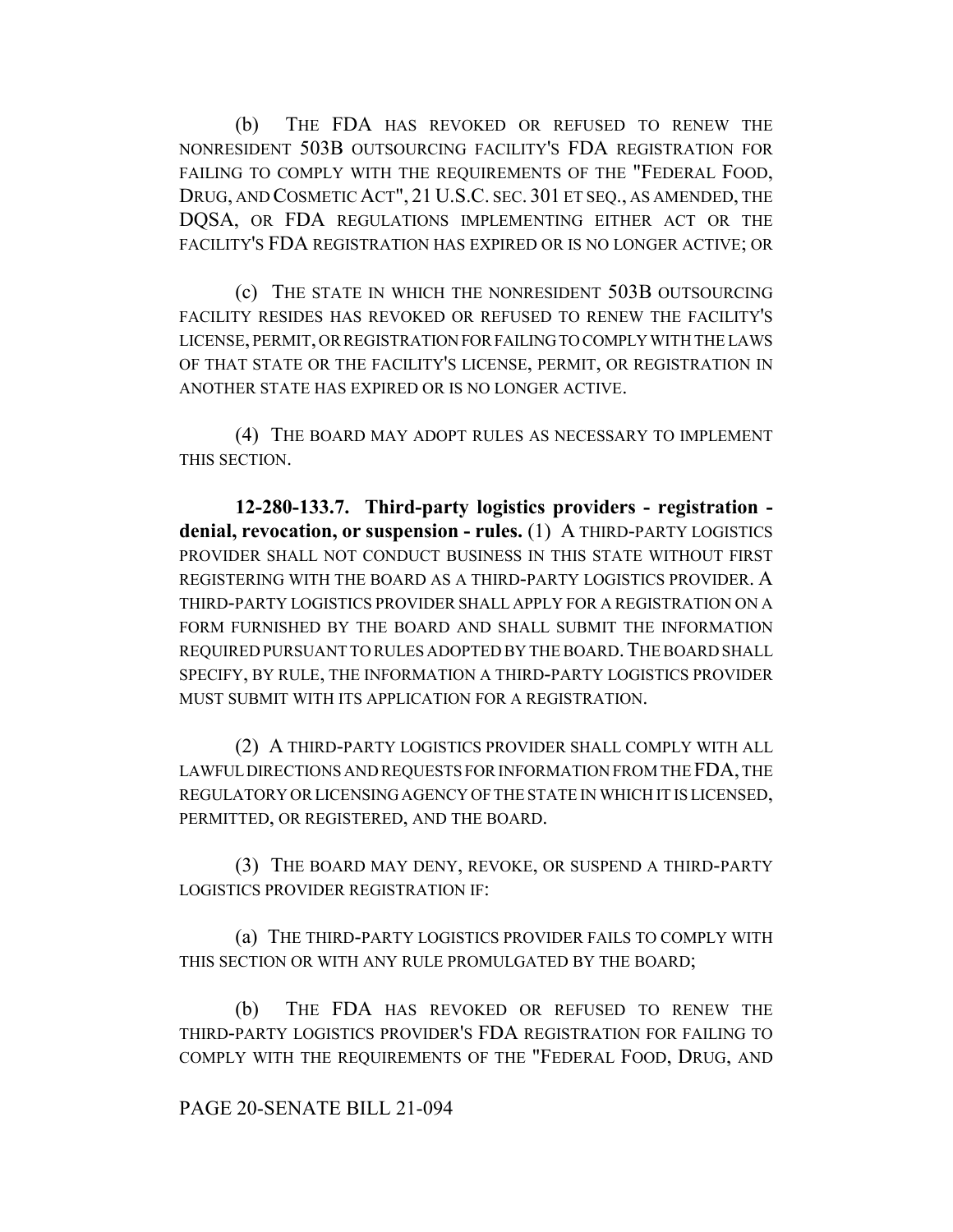COSMETIC ACT", 21 U.S.C. SEC. 301 ET SEQ., AS AMENDED, OR THE DQSA OR WITH FDA REGULATIONS IMPLEMENTING EITHER ACT; OR

(c) THE STATE IN WHICH THE THIRD-PARTY LOGISTICS PROVIDER RESIDES HAS REVOKED OR REFUSED TO RENEW THE PROVIDER'S LICENSE, PERMIT, OR REGISTRATION FOR FAILING TO COMPLY WITH THE LAWS OF THAT STATE.

(4) THE BOARD MAY ADOPT RULES AS NECESSARY TO IMPLEMENT THIS SECTION.

**SECTION 19.** In Colorado Revised Statutes, 12-280-134, **add** (10) as follows:

**12-280-134. Records.** (10) THE BOARD SHALL ALLOW ELECTRONIC STORAGE OF RECORDS REQUIRED TO BE MAINTAINED PURSUANT TO THIS SECTION.

**SECTION 20.** In Colorado Revised Statutes, **add** 12-280-137 and 12-280-138 as follows:

**12-280-137. Investigations of suspicious drugs.** ALL PRESCRIPTION DRUG OUTLETS, MANUFACTURERS, REPACKAGERS, AND WHOLESALERS SHALL INVESTIGATE ANY SUSPECT PRODUCT, AS DEFINED IN THE DQSA AND ANY FEDERAL REGULATIONS IMPLEMENTING THE DQSA, AND SHALL USE DOCUMENTATION AND REPORTING PROCEDURES RELATING TO THE INVESTIGATION IN ACCORDANCE WITH THE DQSA AND ANY FEDERAL REGULATIONS IMPLEMENTING THE DQSA.

**12-280-138. Patient counseling - pharmacists required to perform - patient may decline - rules.** (1) (a) EXCEPT IN THE CIRCUMSTANCES DESCRIBED IN SUBSECTION (2) OF THIS SECTION, A PHARMACIST SHALL PROVIDE PATIENT COUNSELING ON NEW MEDICATION THERAPY AND, BASED ON THE PHARMACIST'S PROFESSIONAL JUDGMENT AND DUE DILIGENCE, MAY PROVIDE PATIENT COUNSELING FOR ANY OTHER PRESCRIPTION. IF THE PHARMACIST IS UNABLE TO PROVIDE PATIENT COUNSELING ORALLY DUE TO LANGUAGE BARRIERS, THE PHARMACIST MAY USE ALTERNATE MEANS TO PROVIDE THE PATIENT COUNSELING.

(b)  $(I)$  EXCEPT AS PROVIDED IN SUBSECTION  $(1)(b)(II)$  OF THIS

PAGE 21-SENATE BILL 21-094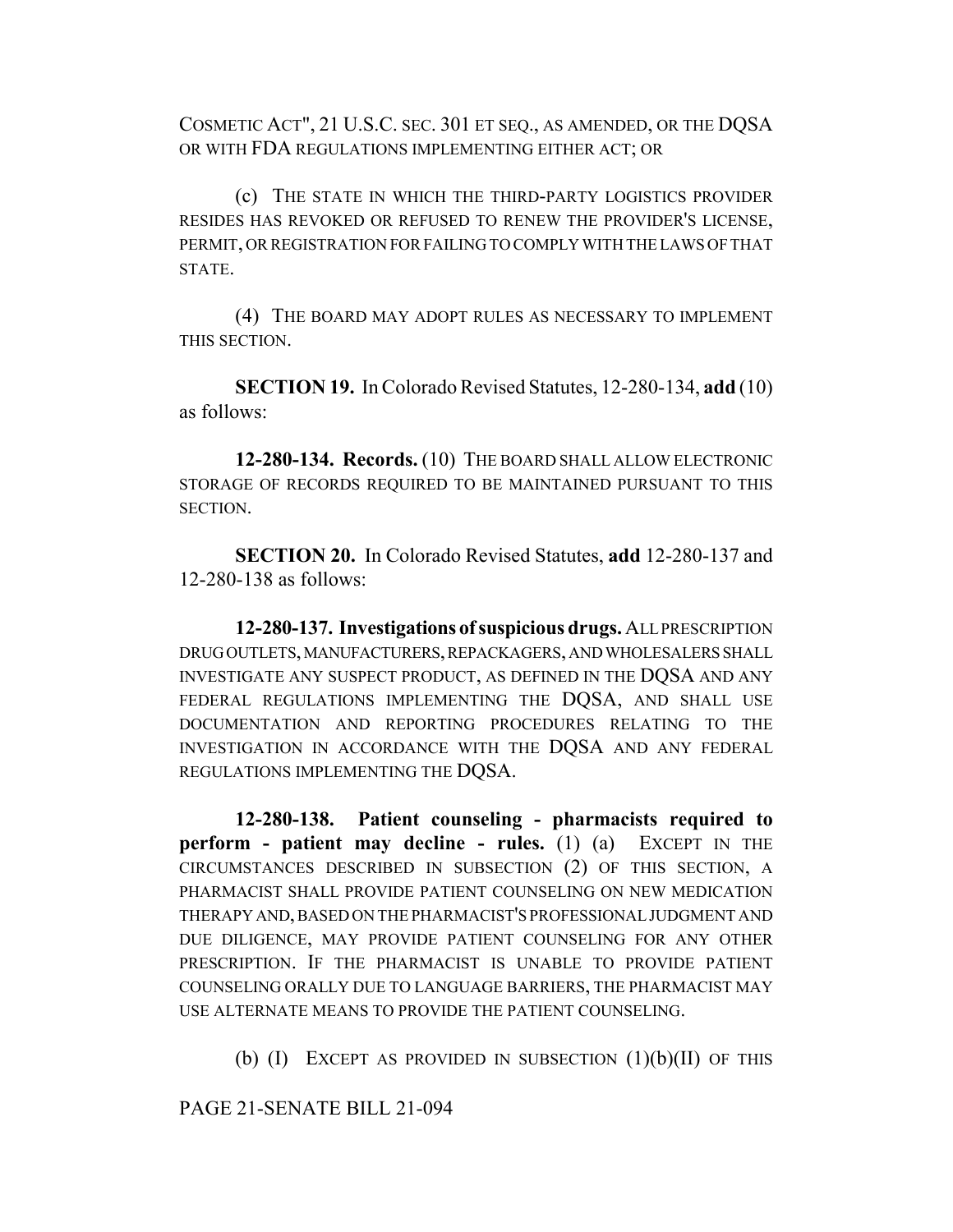SECTION, ALL IN-STATE PHARMACIES MUST ENSURE THAT THEIR PHARMACISTS PROVIDE PATIENT COUNSELING IN ACCORDANCE WITH THIS SECTION.

(II) THIS SUBSECTION (1)(b) DOES NOT APPLY TO AN OTHER OUTLET.

(2) A PATIENT MAY DECLINE PATIENT COUNSELING OFFERED BY A PHARMACIST.A PHARMACIST SHALL DOCUMENT, IN THE FORM AND MANNER SPECIFIED IN BOARD RULES, WHEN A PATIENT DECLINES PATIENT COUNSELING.

(3) THE BOARD SHALL ADOPT RULES SPECIFYING:

(a) THE ALTERNATE MEANS BY WHICH PHARMACISTS MAY PROVIDE PATIENT COUNSELING WHEN LANGUAGE BARRIERS PRECLUDE PROVIDING PATIENT COUNSELING ORALLY; AND

(b) THE FORM AND MANNER FOR PHARMACISTS TO DOCUMENT WHEN A PATIENT DECLINES COUNSELING, WHICH RULES MUST SPECIFY A DOCUMENTATION PROCESS THAT IS SIMPLE AND ALLOWS THE DOCUMENTATION TO BE COMPLETED ELECTRONICALLY.

(4) THIS SECTION DOES NOT APPLY TO PHARMACISTS WHO DISPENSE PRESCRIPTION DRUGS TO PERSONS IN THE CUSTODY OF THE DEPARTMENT OF CORRECTIONS.

**SECTION 21.** In Colorado Revised Statutes, **amend** 12-280-201 as follows:

**12-280-201. Legislative declaration.** (1) The general assembly finds, determines, and declares that the creation of a pharmacy peer health assistance diversion program for those persons subject to the jurisdiction of the board will serve to safeguard the life, health, property, and public welfare of the people of this state. A pharmacy peer health assistance diversion program will help practitioners experiencing impaired practice due to psychiatric, psychological, or emotional problems; excessive alcohol or drug use; or alcohol or substance use disorders. The general assembly further declares that a pharmacy peer health assistance diversion program will protect the privacy and welfare of those persons who provide services and at the same time assist the board in carrying out its duties and

PAGE 22-SENATE BILL 21-094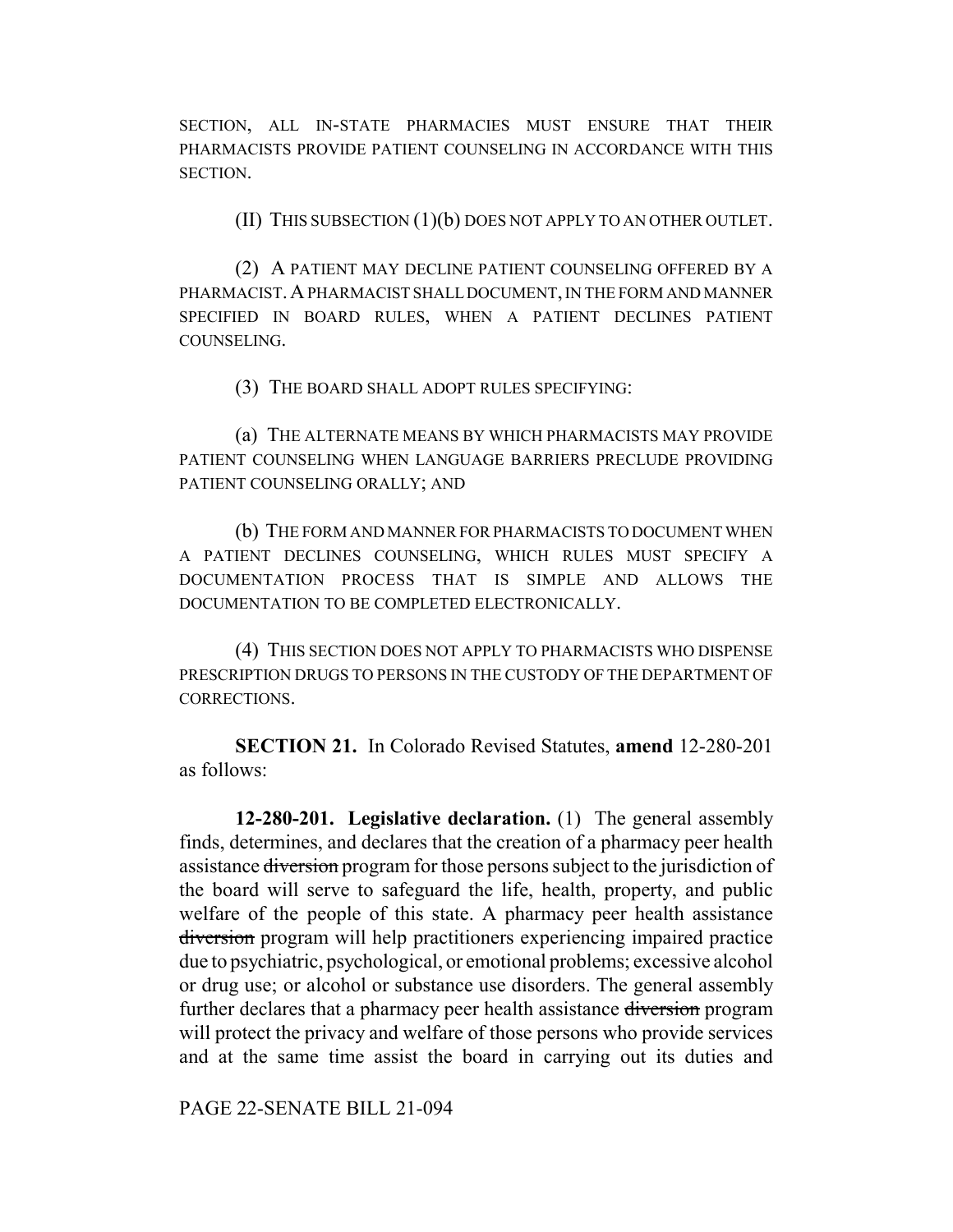responsibilities to ensure that only qualified persons are allowed to engage in providing those services that are under the jurisdiction of the board.

(2) It is the intent of the general assembly that the pharmacy peer health assistance diversion program and its related procedures be utilized by the board in conjunction with, or as an alternative to, the use of disciplinary proceedings by the board, which proceedings are by their nature time-consuming and costly to the people of this state. The pharmacy peer health assistance diversion program is hereby established to alleviate the need for disciplinary proceedings, while at the same time providing safeguards that protect the public health, safety, and welfare. The general assembly further declares that it intends that the board will act to implement the provisions of this article 280.

**SECTION 22.** In Colorado Revised Statutes, 12-280-203, **amend** (2)(b) introductory portion as follows:

**12-280-203. Pharmacy peer health assistance fund - rules.** (2) (b) The board shall select one or more peer health assistance organizations as designated providers. To be eligible for designation by the board, a peer health assistance diversion program shall:

**SECTION 23.** In Colorado Revised Statutes, 12-280-204, **amend**  $(1)$ ,  $(2)(b)$ , and  $(3)$  as follows:

**12-280-204. Eligibility - participants.** (1) Any licensee may apply to the board for participation in a qualified peer health assistance diversion program.

(2) In order to be eligible for participation, a licensee shall:

(b) After a full explanation of the operation and requirements of the peer health assistance diversion program, agree to voluntarily participate in the program and agree in writing to participate in the program of the peer health assistance organization designated by the board.

(3) Notwithstanding the provisions of this section, the board may summarily suspend the license of any licensee who is referred to a peer health assistance <del>diversion</del> program by the board and who fails to attend or to complete the program. If the board summarily suspends the license, the

PAGE 23-SENATE BILL 21-094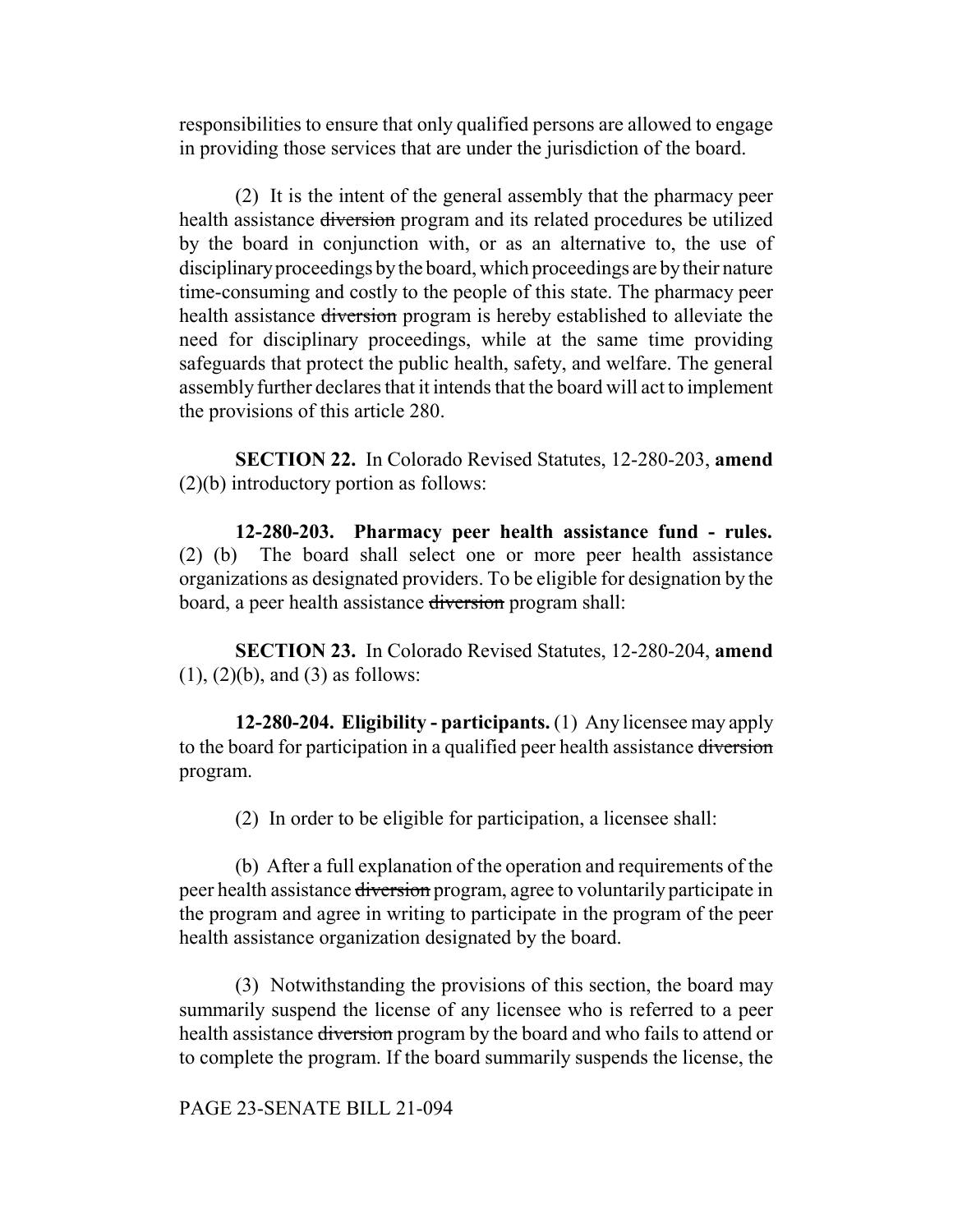board shall schedule a hearing on the suspension, which shall be conducted in accordance with section 24-4-105.

**SECTION 24.** In Colorado Revised Statutes, **amend** 12-280-205 as follows:

**12-280-205. Liability.** Nothing in this part 2 creates any liability of the board, members of the board, or the state of Colorado for the actions of the board in making awards to pharmacy peer health assistance organizations or in designating licensees to participate in the programs of pharmacy peer health assistance organizations. No civil action may be brought or maintained against the board, its members, or the state for an injury alleged to have been the result of an act or omission of a licensee participating in or referred to a state-funded program provided by a pharmacy peer health assistance organization. However, the state remains liable under the "Colorado Governmental Immunity Act", article 10 of title 24, if an injury alleged to have been the result of an act or omission of a licensee participating in or referred to a state-funded peer health assistance diversion program occurred while the licensee was performing duties as an employee of the state.

**SECTION 25.** In Colorado Revised Statutes, 12-280-301, **amend** (3) and (7); **repeal** (1), (4), (6), and (8); and **add** (7.5) as follows:

**12-280-301. Definitions.** As used in this part 3, unless the context otherwise requires:

(1) "Authentication" means the process of affirmatively verifying that each transaction listed on a pedigree has occurred before any wholesale distribution of a prescription drug occurs.

(3) "Designated representative" means a person authorized by a licensed REGISTERED wholesaler to act as a representative for the wholesaler.

(4) "Drop shipment" means the sale by a manufacturer of the manufacturer's prescription drug, that manufacturer's third-party logistics provider, or that manufacturer's exclusive distributor to a wholesaler whereby the wholesaler takes title to, but not possession of, the prescription drug and the wholesaler invoices the board-registered outlet or practitioner

### PAGE 24-SENATE BILL 21-094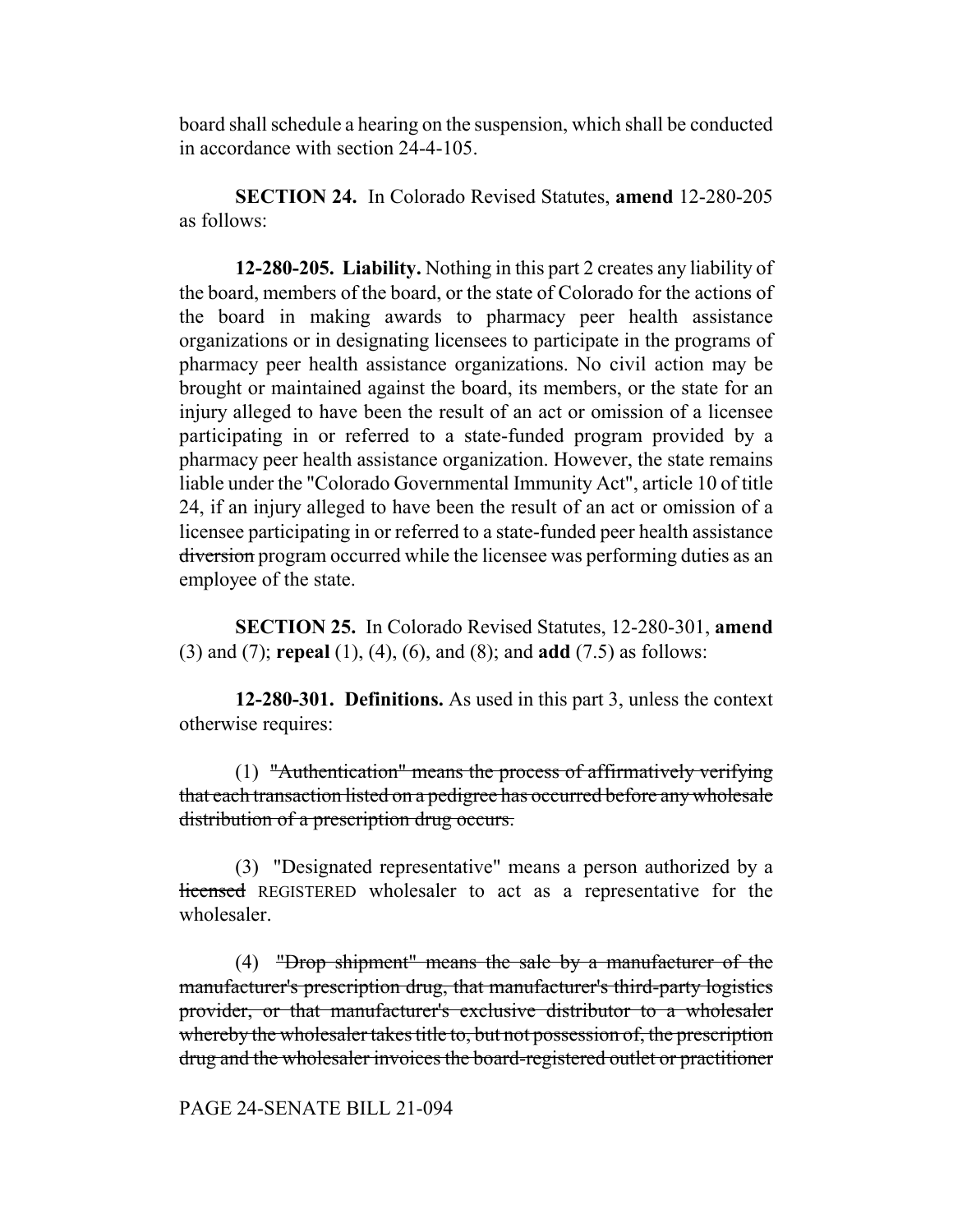authorized by law to prescribe the prescription drug and the board-registered outlet or the practitioner authorized by law to prescribe the prescription drug receives delivery of the prescription drug directly from the manufacturer of the drug, that manufacturer's third-party logistics provider, or that manufacturer's exclusive distributor.

(6) "Normal distribution channel" means a chain of custody for a prescription drug that goes directly or by drop shipment from a manufacturer of the prescription drug to:

 $(a)$  (I) A wholesaler to a pharmacy to a patient or other designated persons authorized by law to dispense or administer a prescription drug to a patient;

(II) A wholesaler to a chain pharmacy warehouse to their intracompany pharmacies to a patient;

(III) A chain pharmacy warehouse to its intracompany pharmacies to a patient; or

(IV) A pharmacy to a patient; or

(b) A manufacturer's colicensed partner, third-party logistics provider, or exclusive distributor to a wholesaler to a pharmacy to a patient or other designated persons authorized by law to dispense or administer the prescription drug to a patient; or

(c) A manufacturer's colicensed partner, or that manufacturer's third-party logistics provider, or exclusive distributor to a wholesaler to a chain pharmacy warehouse to that chain pharmacy warehouse's intracompany pharmacy to a patient or other designated persons authorized by law to dispense or administer the prescription drug to a patient; or

(d) A wholesaler to a pharmacy buying cooperative warehouse to a pharmacy that is a member or member owner of the cooperative to a patient or other designated person authorized by law to dispense or administer the prescription drug to a patient.

(7) "Pedigree" means a document or electronic file containing information that records each distribution of any given prescription drug

#### PAGE 25-SENATE BILL 21-094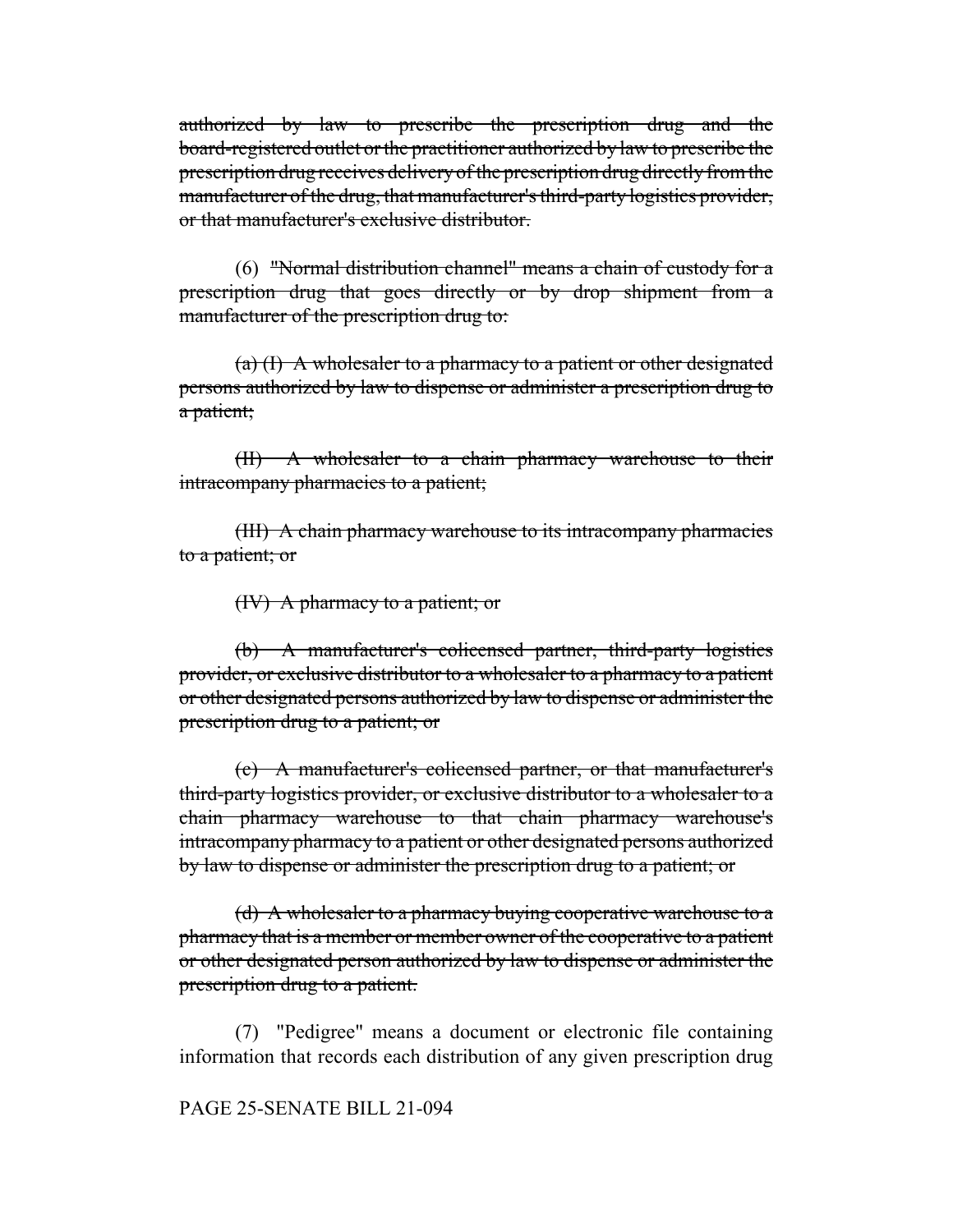that leaves the normal distribution channel IN ACCORDANCE WITH THE DQSA AND ANY FEDERAL REGULATIONS IMPLEMENTING THE DQSA.

(7.5) "PRESCRIPTION DRUG" HAS THE SAME MEANING AS SET FORTH IN SECTION 12-280-103(42); EXCEPT THAT "PRESCRIPTION DRUG" EXCLUDES ANY DRUG SPECIFICALLY EXEMPTED UNDER THE DQSA AND ANY FEDERAL REGULATIONS IMPLEMENTING THE DQSA.

(8) "Third-party logistics provider" means anyone who contracts with a manufacturer to provide or coordinate warehousing, distribution, or other services on behalf of a manufacturer but does not take title to a prescription drug or have general responsibility to direct the prescription drug's sale or disposition.

**SECTION 26.** In Colorado Revised Statutes, **repeal** 12-280-302.

**SECTION 27.** In Colorado Revised Statutes, 12-280-303, **amend** (1), (2)(b), (2)(c), (3)(a) introductory portion, (3)(a)(VI), (3)(b), (4), (5) introductory portion,  $(5)(f)$ , and  $(6)$  as follows:

**12-280-303. Wholesaler registration requirements - rules.**  $(1)$  (a) A wholesaler that resides in this state must be licensed by REGISTER WITH the board BEFORE ENGAGING IN THE WHOLESALE DISTRIBUTION OF PRESCRIPTION DRUGS IN THIS STATE. A wholesaler that does not reside in this state must be licensed REGISTERED in this state prior to engaging in the wholesale distribution of prescription drugs in this state. The board shall exempt a manufacturer and that manufacturer's third-party logistics providers to the extent involving that manufacturer's drugs under contract from any licensing qualifications and other requirements, including the requirements in subsections  $(3)(a)(V)$  and  $(3)(a)(V)$  of this section, subsections  $(4)$  to  $(6)$  of this section, and section 12-280-304, to the extent the requirements are not required by federal law or regulation, unless the particular requirements are deemed necessary and appropriate following rule-making by the board.

(b) A manufacturer's exclusive distributor and pharmacy buying cooperative warehouse must be licensed by the board as a wholesaler pursuant to this part 3. A third-party logistics provider must be licensed by the board as a wholesale distributor pursuant to this part 3.

### PAGE 26-SENATE BILL 21-094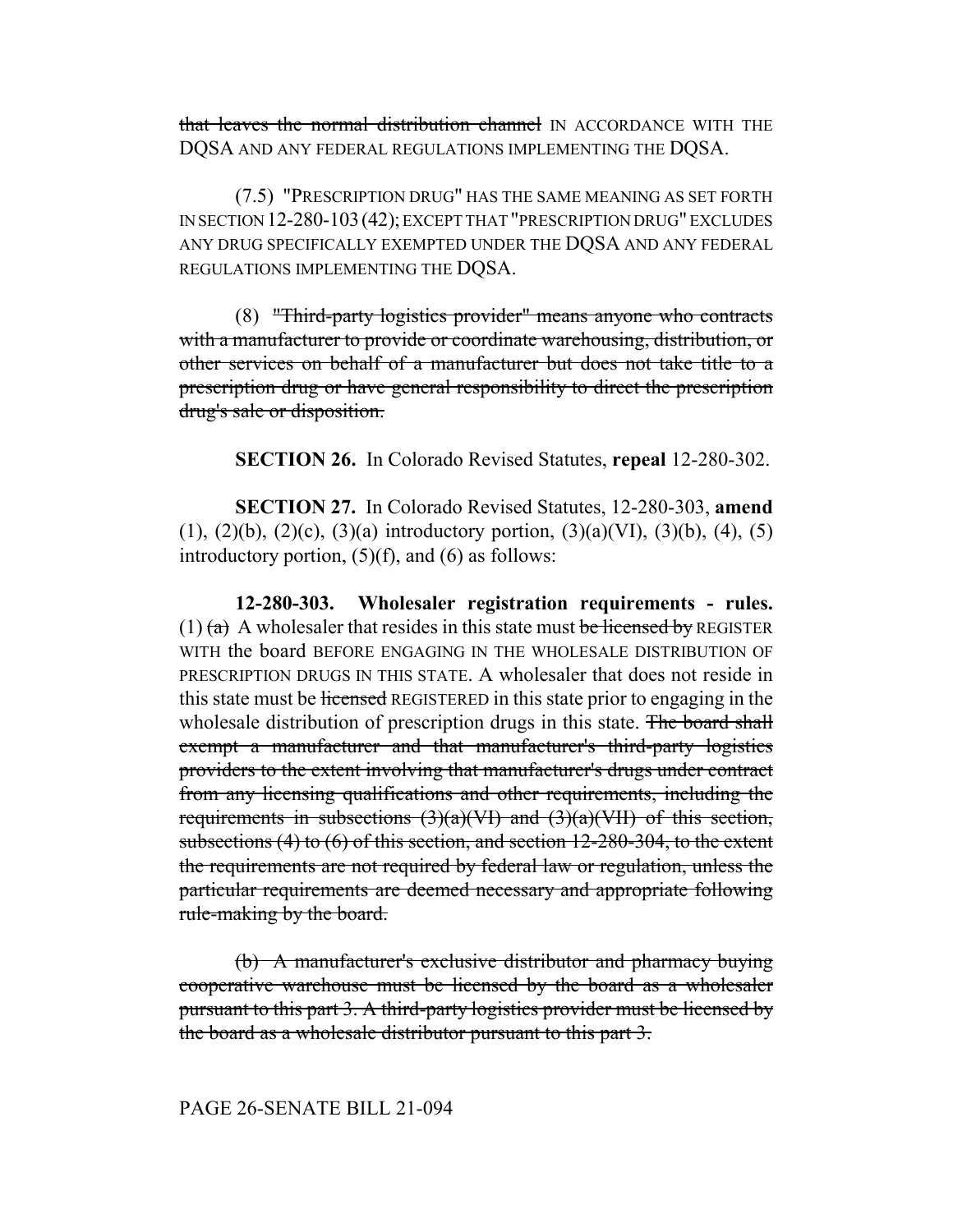$(2)$  (b) An applicant for a license REGISTRATION shall pay any fee required by the accreditation body or the board and comply with any rules promulgated by the board.

(c) The board shall not issue or renew a license REGISTRATION to a wholesaler who does not comply with this part 3.

(3) (a) An applicant for a wholesaler license REGISTRATION shall provide to the board the following information, and any other information deemed appropriate by the board, on a form provided by the board:

(VI) A list of the licenses, and REGISTRATIONS, OR permits issued to the applicant by any other state that authorizes the applicant to purchase or possess prescription drugs; and

(b) A licensee REGISTRANT shall complete and return a form approved by the board at each renewal period. The board may suspend or revoke the license REGISTRATION of a wholesaler if the board determines that the wholesaler no longer qualifies for a license REGISTRATION.

(4) Prior to issuing a wholesaler license REGISTRATION to an applicant, the board, the regulatory oversight body from another state, or a board-approved accreditation body may conduct a physical inspection of the facility at the business address provided by the applicant. Nothing in this subsection (4) shall preclude PRECLUDES the board from inspecting a wholesaler.

(5) The designated representative of an applicant for a wholesaler license REGISTRATION shall:

(f) Serve in the capacity of a designated representative for only one applicant or wholesaler at a time, except where more than one licensed REGISTERED wholesaler is co-located in the same facility and the wholesalers are members of an affiliated group as defined by section 1504 of the federal "Internal Revenue Code of 1986", as amended;

 $(6)$  A wholesaler shall obtain a license REGISTRATION for each facility it uses for the distribution of prescription drugs.

**SECTION 28.** In Colorado Revised Statutes, 12-280-305, **repeal**

## PAGE 27-SENATE BILL 21-094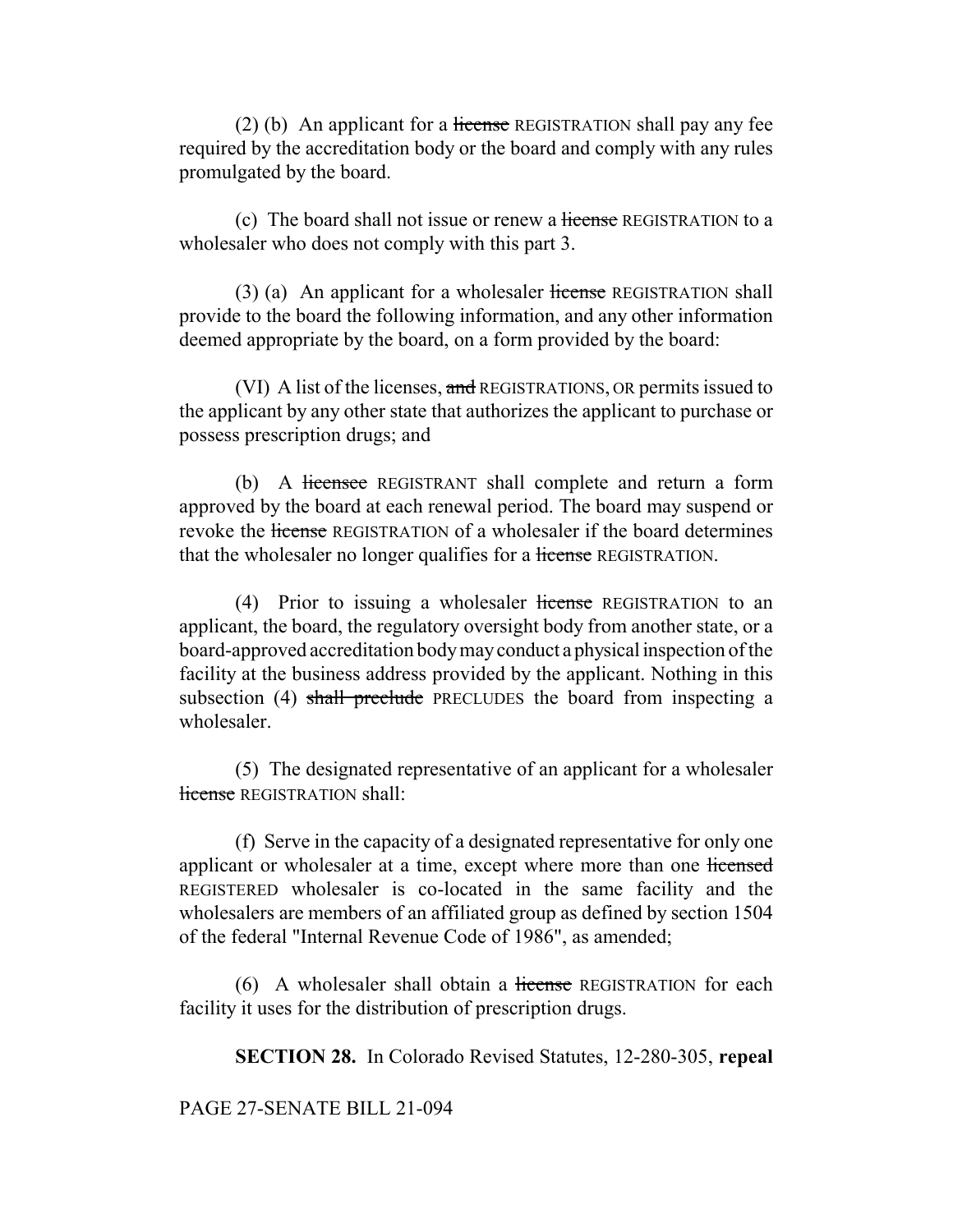(1) and (4) as follows:

**12-280-305. Restrictions on transactions.** (1) A wholesaler shall accept prescription drug returns or exchanges from a pharmacy or a chain pharmacy warehouse pursuant to the terms and conditions of the agreement between the wholesale distributor and the pharmacy or chain pharmacy warehouse. The receiving wholesale distributor shall distribute returns or exchanges of expired, damaged, recalled, or otherwise unsaleable pharmaceutical product only to the original manufacturer or to a third-party returns processor. The returns or exchanges of prescription drugs, saleable or unsaleable, including any redistribution by a receiving wholesaler, are not subject to the pedigree requirements of section 12-280-306 so long as the drugs are exempt from the pedigree requirement of the federal food and drug administration's currently applicable "Prescription Drug Marketing Act of 1987" guidance. The pharmacies, chain pharmacy warehouses, and pharmacy buying cooperative warehouses are responsible for ensuring that the prescription drugs returned are what they purport to be and shall ensure that those returned prescription drugs were stored under proper conditions since their receipt. Wholesalers are responsible for policing their returns process and helping to ensure that their operations are secure and do not permit the entry of adulterated or counterfeit product. A pharmacist shall not knowingly return a medication that is not what it purports to be.

(4) A manufacturer or wholesaler shall not accept payment for, or allow the use of, a person's or entity's credit to establish an account for the purchase of prescription drugs from any person other than the owner of record, the chief executive officer, or the chief financial officer listed on the license of a person or entity legally authorized to receive prescription drugs. An account established for the purchase of prescription drugs must bear the name of the licensee. This subsection (4) does not apply to standard ordering and purchasing business practices between a chain pharmacy warehouse, a wholesaler, and a manufacturer.

**SECTION 29.** In Colorado Revised Statutes, **repeal and reenact, with amendments,** 12-280-306 as follows:

**12-280-306. Records - pedigree - compliance with DQSA.** A WHOLESALER SHALL ESTABLISH AND MAINTAIN INVENTORIES AND RECORDS OF ALL TRANSACTIONS REGARDING THE RECEIPT AND DISTRIBUTION OR OTHER DISPOSITION OF PRESCRIPTION DRUGS. THE RECORDS MUST INCLUDE

### PAGE 28-SENATE BILL 21-094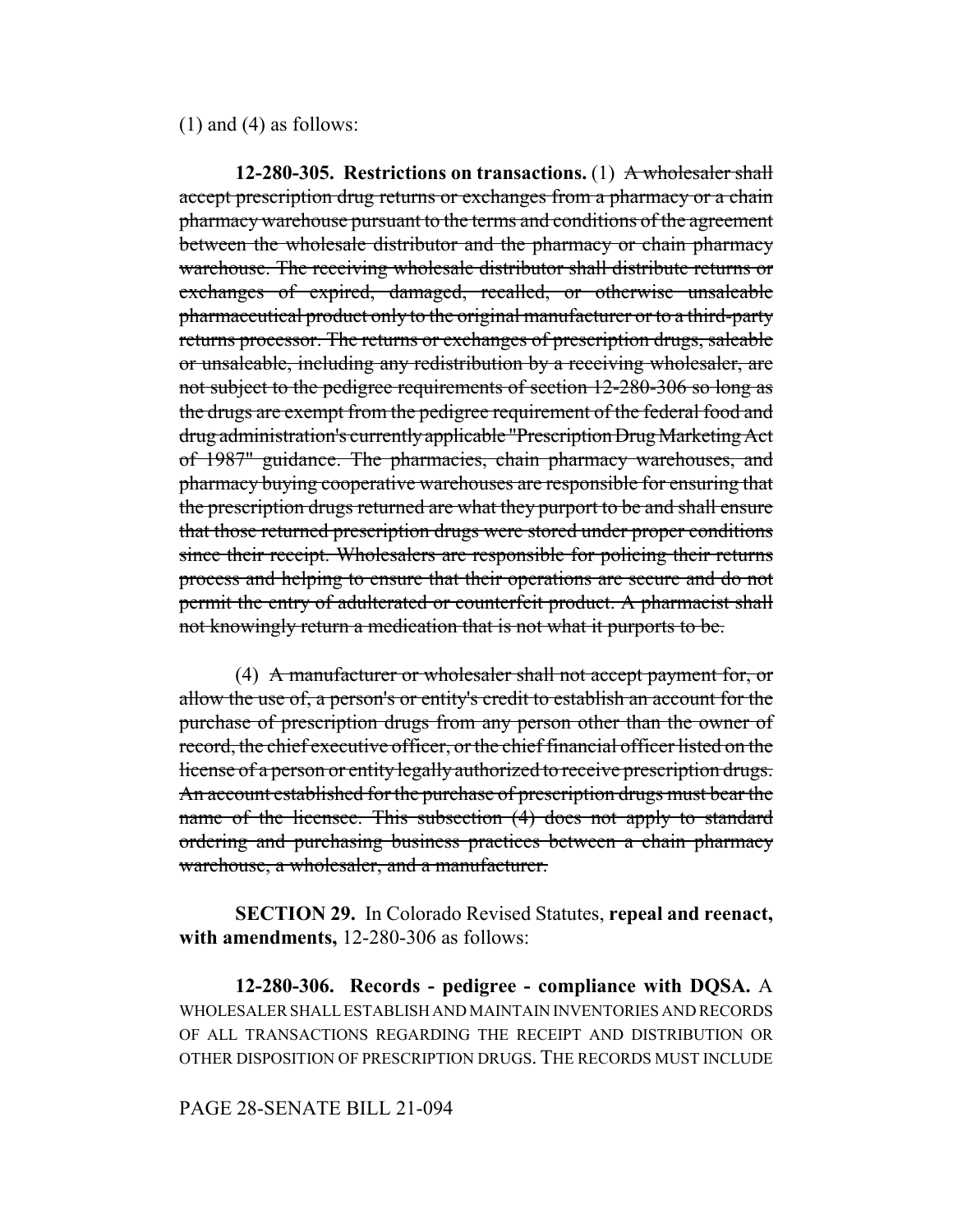THE PEDIGREE FOR EACH WHOLESALE DISTRIBUTION OF A PRESCRIPTION DRUG AS REQUIRED PURSUANT TO THE DQSA AND ANY FEDERAL REGULATIONS IMPLEMENTING THE DOSA.

**SECTION 30.** In Colorado Revised Statutes, 12-280-403, **amend** (2)(b) introductory portion as follows:

**12-280-403. Prescription drug use monitoring program registration required.** (2) (b) When registering with the program or at any time thereafter, a practitioner or pharmacist may authorize up to three designees to access the program under section 12-280-404 (3)(b) OR (3)(d) or  $(3)(f)$ , as applicable, on behalf of the practitioner, or AND A pharmacist MAY AUTHORIZE UP TO SIX DESIGNEES TO ACCESS THE PROGRAM UNDER SECTION 12-280-404 (3)(f), if:

**SECTION 31.** In Colorado Revised Statutes, 12-30-110, **amend**  $(1)(a)$  introductory portion,  $(2)(a)$ ,  $(3)$  introductory portion,  $(4)(a)$ , and (7)(h) as follows:

**12-30-110. Prescribing or dispensing opiate antagonists authorized recipients - definitions.** (1) (a) A prescriber may prescribe or dispense, directly or in accordance with standing orders and protocols, and a pharmacist may dispense, pursuant to an order or standing orders and protocols, an opiate antagonist to:

(2) (a) A prescriber who prescribes or dispenses or a pharmacist who dispenses, an opiate antagonist pursuant to this section is strongly encouraged to educate persons receiving the opiate antagonist on the use of an opiate antagonist for overdose, including instruction concerning risk factors for overdose, recognizing an overdose, calling emergency medical services, rescue breathing, and administering an opiate antagonist.

(3) Neither A prescriber described in subsection  $(7)(h)(I)$ SUBSECTION  $(7)(h)$  of this section nor a pharmacist engages DOES NOT ENGAGE in unprofessional conduct OR IS NOT SUBJECT TO DISCIPLINE pursuant to section 12-240-121, *12-255-120*, or 12-280-126, respectively, and a prescriber described in subsection (7)(h)(II) of this section does not engage in conduct that is grounds for discipline pursuant to section 12-255-120 AS APPLICABLE, if the prescriber issues standing orders and protocols regarding opiate antagonists or prescribes or dispenses, or the

PAGE 29-SENATE BILL 21-094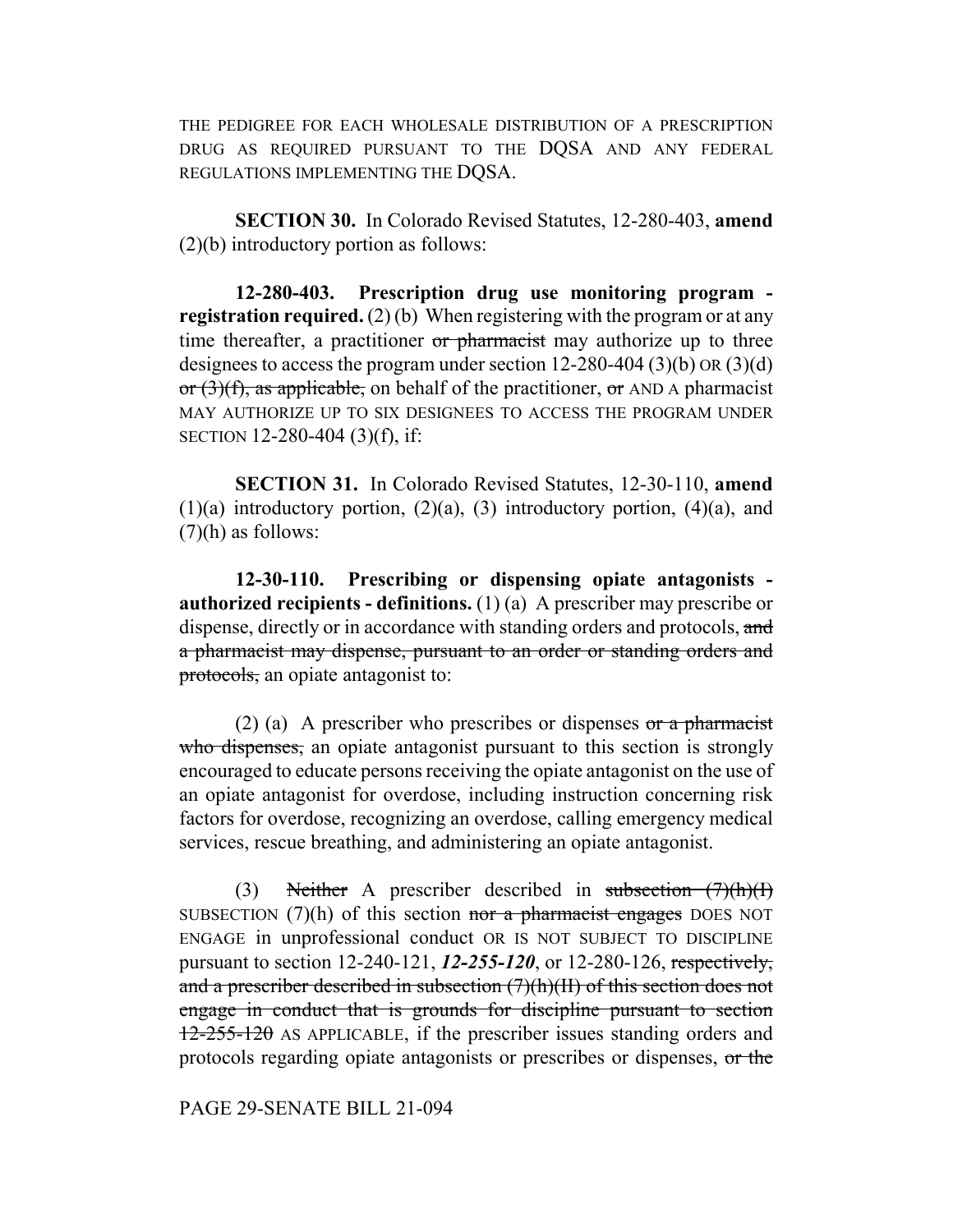pharmacist dispenses, pursuant to an order or standing orders and protocols, an opiate antagonist in a good-faith effort to assist:

(4) (a) A prescriber or pharmacist who prescribes or dispenses an opiate antagonist in accordance with this section is not subject to civil liability or criminal prosecution, as specified in sections 13-21-108.7 (4) and 18-1-712 (3), respectively.

(7) As used in this section:

(h) "Prescriber" means:

(I) A physician or physician assistant licensed pursuant to article 240 of this title 12;  $\sigma$ 

(II) An advanced practice registered nurse, as defined in section 12-255-104 (1), with prescriptive authority pursuant to section 12-255-112; OR

(III) A PHARMACIST.

**SECTION 32.** In Colorado Revised Statutes, **add with amended and relocated provisions** 10-1-125.3 as follows:

**10-1-125.3. Reporting of malpractice claims against pharmacists and pharmacies.** (1) **[Formerly 12-280-111 (1)]** Each insurance company licensed to do business in this state and engaged in the writing of malpractice insurance for licensed pharmacists and REGISTERED pharmacies, and each pharmacist or pharmacy that self-insures, shall send to the STATE board OF PHARMACY, in the form prescribed by the board COMMISSIONER IN COLLABORATION WITH THE STATE BOARD OF PHARMACY, information relating to each malpractice claim against a licensed pharmacist OR REGISTERED PHARMACY that is settled or in which judgment is rendered against the insured.

(2) **[Formerly 12-280-111 (2)]** The insurance company or self-insured pharmacist or pharmacy shall provide information relating to each malpractice claim as is deemed THAT THE STATE BOARD OF PHARMACY DEEMS necessary by the board to conduct a further investigation and hearing.

PAGE 30-SENATE BILL 21-094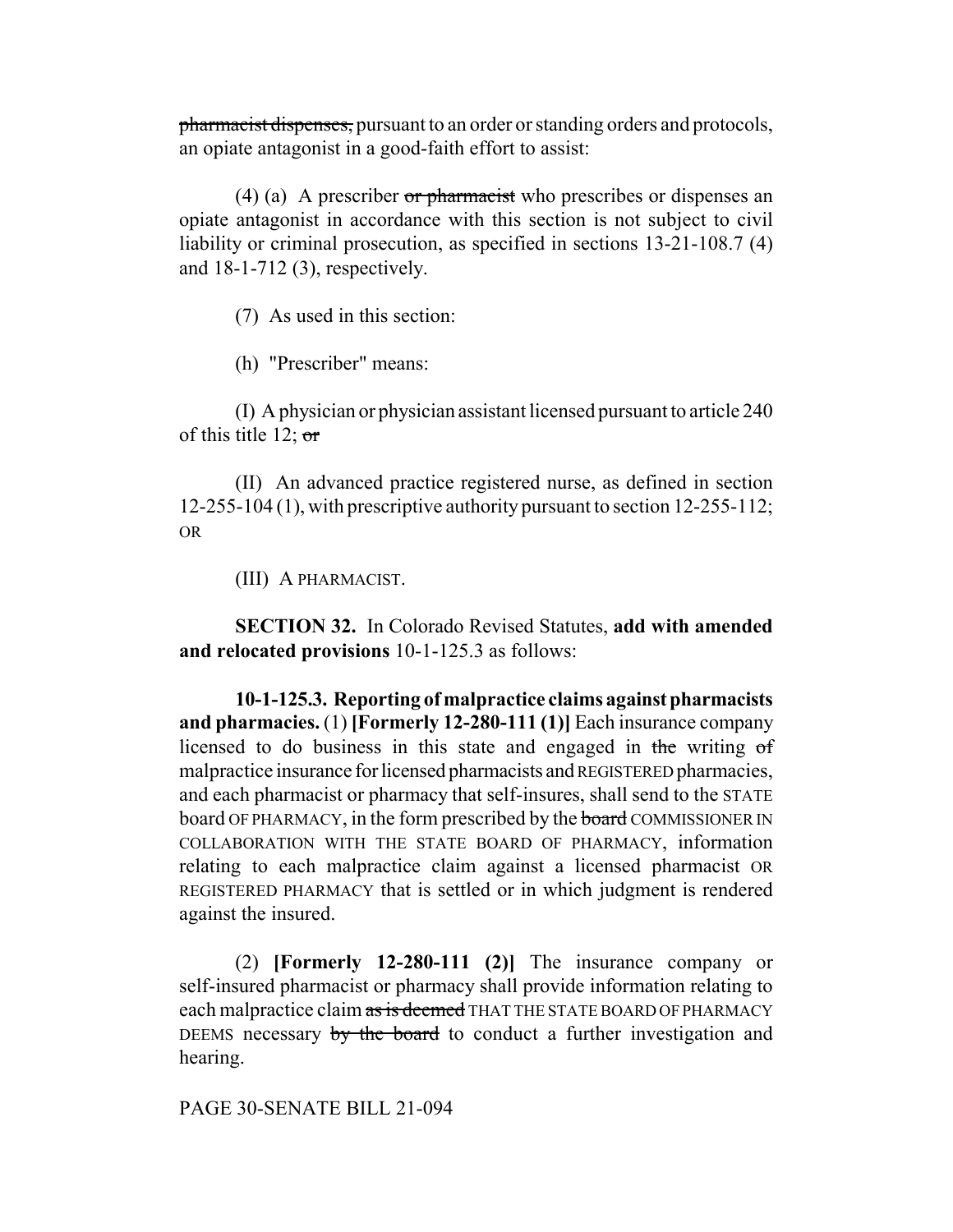**SECTION 33.** In Colorado Revised Statutes, **amend** 13-64-303 as follows:

**13-64-303. Judgments and settlements - reported - penalties.** Any final judgment, settlement, or arbitration award against any health care professional or health care institution for medical malpractice shall be reported within fourteen days by the professional's or institution's medical malpractice insurance carrier in accordance with section 10-1-120, 10-1-120.5, 10-1-121, 10-1-124, 10-1-125, *10-1-125.3*, or 10-1-125.7, or by the professional or institution if there is no commercial medical malpractice insurance coverage to the licensing agency of the health care professional or health care institution for review, investigation, and, where appropriate, disciplinary or other action. Any health care professional, health care institution, or insurance carrier that knowingly fails to report as required by this section shall be subject to a civil penalty of not more than two thousand five hundred dollars. Such penalty shall be determined and collected by the district court in the city and county of Denver. All penalties collected pursuant to this section shall be transmitted to the state treasurer, who shall credit the same to the general fund.

**SECTION 34.** In Colorado Revised Statutes, 25-51-104, **amend**  $(1)(c)$  and  $(1)(e)$  as follows:

**25-51-104. Payment and financial resolution.** (1) If a patient accepts an offer of compensation made pursuant to section 25-51-103 (5) and receives the compensation, the payment of compensation to the patient is not a payment resulting from:

(c) A malpractice claim settled or in which judgment is rendered against a professional for purposes of reporting by malpractice insurance companies under section 10-1-120, 10-1-120.5, 10-1-121, 10-1-124, 10-1-125, *10-1-125.3*, 10-1-125.5, or 10-1-125.7;

(e) A judgment, administrative action, settlement, or arbitration award involving malpractice under section 12-200-106 (5), 12-210-105 (5), 12-215-115 (1)(i),  $12-220-201$  (1)(q) or (1)(r),  $12-235-111$  (1)(i), 12-240-125 (4)(b)(III), 12-245-226 (7), 12-250-116, 12-255-119 (3)(b)(II), 12-255-120 (1)(dd), 12-275-120 (1)(p) or (1)(v), 12-275-129,  $\frac{12-280-111}{2}$ (1) *12-280-126 (1)(t)*, 12-285-120 (1)(o), 12-285-127 (1)(a), 12-285-211  $(1)(k)$ , 12-285-216 (1)(a), or 12-290-113 (2)(b)(III).

PAGE 31-SENATE BILL 21-094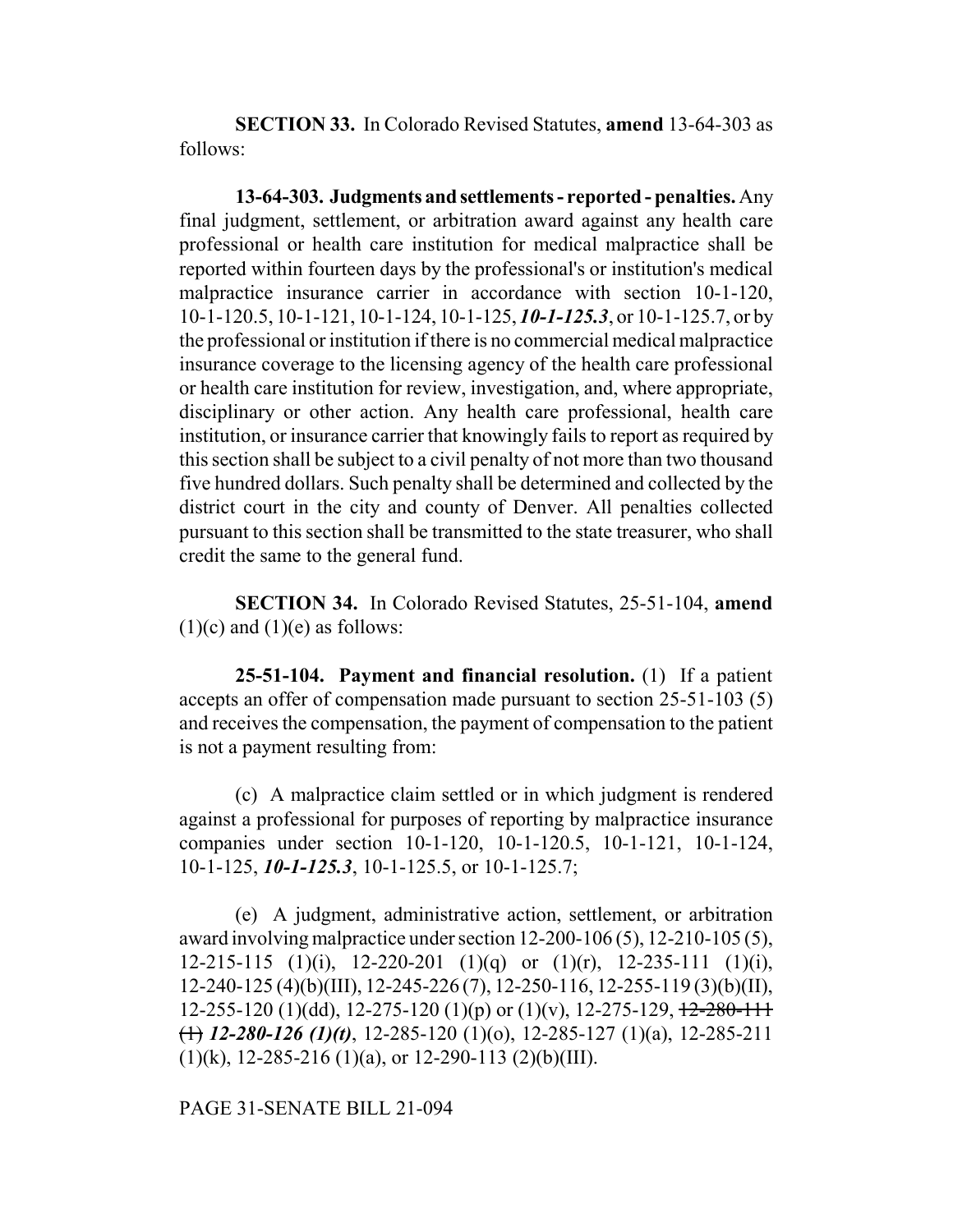**SECTION 35.** In Colorado Revised Statutes, 25.5-2.5-204, **amend**  $(3)(d)$  and  $(4)(a)$  as follows:

**25.5-2.5-204. Eligible prescription drugs - eligible Canadian suppliers - eligible importers - distribution requirements.** (3) The following entities are eligible importers and may obtain imported prescription drugs:

(d) A licensed Colorado pharmacist or REGISTERED wholesaler approved by the state department.

(4) (a) The state department shall designate an office or division that must be a licensed pharmaceutical REGISTERED wholesaler or that shall contract with a licensed pharmaceutical wholesaler licensed REGISTERED pursuant to part 3 of article 280 of title 12.

**SECTION 36. Effective date.** This act takes effect September 1, 2021; except that section 4 of this act takes effect upon passage.

**SECTION 37. Safety clause.** The general assembly hereby finds,